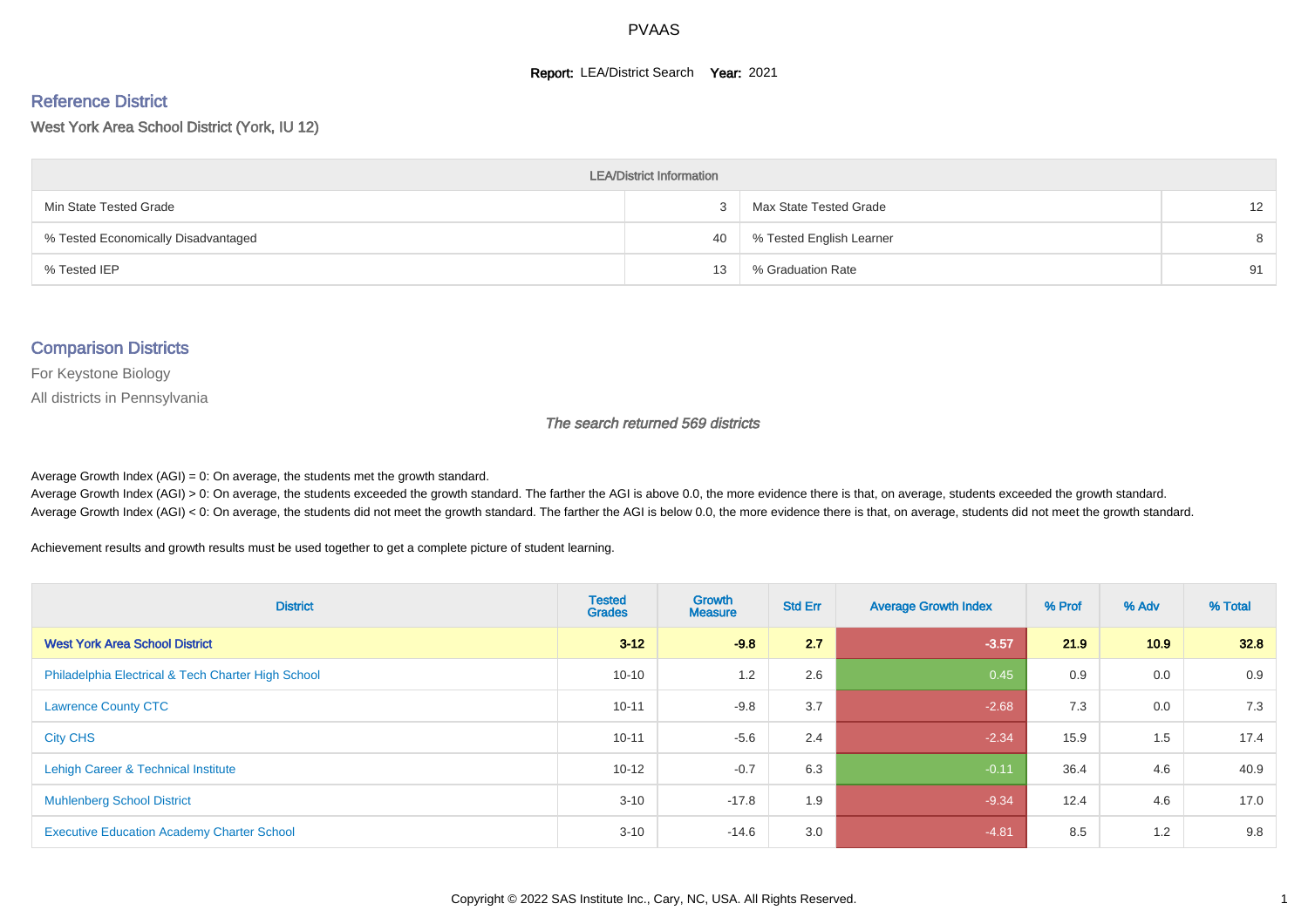| <b>District</b>                               | <b>Tested</b><br><b>Grades</b> | <b>Growth</b><br><b>Measure</b> | <b>Std Err</b> | <b>Average Growth Index</b> | % Prof | % Adv | % Total |
|-----------------------------------------------|--------------------------------|---------------------------------|----------------|-----------------------------|--------|-------|---------|
| <b>West York Area School District</b>         | $3 - 12$                       | $-9.8$                          | 2.7            | $-3.57$                     | 21.9   | 10.9  | 32.8    |
| <b>Chartiers-Houston School District</b>      | $3 - 10$                       | $-16.5$                         | 3.5            | $-4.79$                     | 26.3   | 6.6   | 32.9    |
| <b>Neshannock Township School District</b>    | $3 - 10$                       | $-12.5$                         | 2.7            | $-4.73$                     | 29.0   | 13.0  | 42.0    |
| <b>Mid Valley School District</b>             | $3 - 10$                       | $-11.1$                         | 2.7            | $-4.07$                     | 28.3   | 8.1   | 36.4    |
| <b>Shikellamy School District</b>             | $3 - 10$                       | $-8.3$                          | 2.4            | $-3.42$                     | 20.8   | 18.5  | 39.2    |
| Lackawanna Trail School District              | $3 - 10$                       | $-11.0$                         | 3.3            | $-3.35$                     | 13.1   | 18.0  | 31.2    |
| <b>Wissahickon School District</b>            | $3 - 10$                       | $-5.3$                          | 1.7            | $-3.14$                     | 27.5   | 29.0  | 56.6    |
| Jefferson-Morgan School District              | $3 - 10$                       | $-12.0$                         | 3.9            | $-3.09$                     | 28.6   | 6.1   | 34.7    |
| <b>California Area School District</b>        | $3 - 10$                       | $-13.7$                         | 4.5            | $-3.06$                     | 41.7   | 16.7  | 58.3    |
| <b>Avonworth School District</b>              | $3 - 10$                       | $-6.2$                          | 2.3            | $-2.68$                     | 35.9   | 14.1  | 50.0    |
| <b>Antietam School District</b>               | $3 - 10$                       | $-9.5$                          | 3.7            | $-2.57$                     | 20.9   | 1.5   | 22.4    |
| <b>Carmichaels Area School District</b>       | $3 - 10$                       | $-7.0$                          | 3.1            | $-2.30$                     | 17.8   | 9.6   | 27.4    |
| <b>Yough School District</b>                  | $3 - 10$                       | $-6.2$                          | 2.7            | $-2.27$                     | 28.9   | 8.8   | 37.7    |
| <b>Wyoming Area School District</b>           | $3 - 10$                       | $-5.5$                          | 2.5            | $-2.21$                     | 32.0   | 9.6   | 41.6    |
| <b>West Middlesex Area School District</b>    | $3 - 10$                       | $-7.4$                          | 3.5            | $-2.11$                     | 32.0   | 9.6   | 41.6    |
| <b>Cambria Heights School District</b>        | $3 - 10$                       | $-6.2$                          | 2.9            | $-2.11$                     | 25.0   | 13.0  | 38.0    |
| <b>Sto-Rox School District</b>                | $3 - 10$                       | $-7.0$                          | 3.5            | $-1.99$                     | 3.2    | 0.0   | $3.2\,$ |
| <b>Shanksville-Stonycreek School District</b> | $3 - 10$                       | $-8.6$                          | 5.5            | $-1.55$                     | 17.6   | 23.5  | 41.2    |
| <b>Troy Area School District</b>              | $3 - 10$                       | $-4.7$                          | 3.2            | $-1.46$                     | 22.8   | 16.5  | 39.2    |
| <b>Northeast Bradford School District</b>     | $3 - 10$                       | $-5.0$                          | 3.7            | $-1.35$                     | 30.6   | 4.8   | 35.5    |
| <b>Rose Tree Media School District</b>        | $3 - 10$                       | $-2.8$                          | 2.1            | $-1.33$                     | 35.2   | 29.6  | 64.8    |
| <b>Beaver Area School District</b>            | $3 - 10$                       | $-3.0$                          | 2.5            | $-1.16$                     | 25.8   | 27.8  | 53.6    |
| <b>Harmony Area School District</b>           | $3 - 10$                       | $-5.7$                          | 5.0            | $-1.13$                     | 33.3   | 0.0   | 33.3    |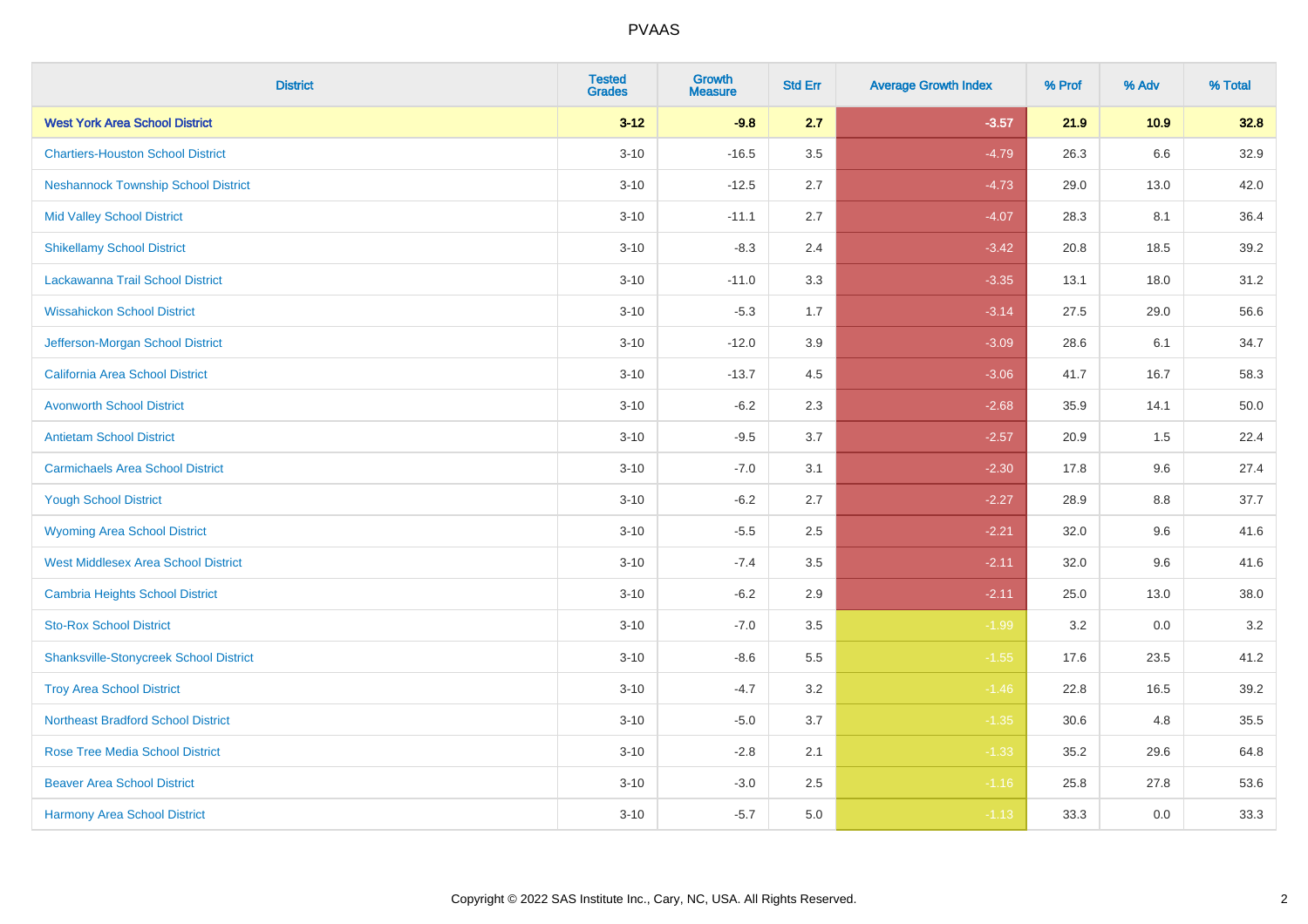| <b>District</b>                            | <b>Tested</b><br><b>Grades</b> | <b>Growth</b><br><b>Measure</b> | <b>Std Err</b> | <b>Average Growth Index</b> | % Prof | % Adv | % Total  |
|--------------------------------------------|--------------------------------|---------------------------------|----------------|-----------------------------|--------|-------|----------|
| <b>West York Area School District</b>      | $3 - 12$                       | $-9.8$                          | 2.7            | $-3.57$                     | 21.9   | 10.9  | 32.8     |
| <b>Moshannon Valley School District</b>    | $3 - 10$                       | $-5.1$                          | 4.6            | $-1.12$                     | 25.0   | 12.5  | 37.5     |
| <b>Mahanoy Area School District</b>        | $3 - 10$                       | $-3.4$                          | 3.1            | $-1.07$                     | 21.4   | 8.6   | $30.0\,$ |
| <b>Northwest Area School District</b>      | $3 - 10$                       | $-3.2$                          | 3.3            | $-0.97$                     | 30.4   | 13.0  | 43.5     |
| <b>Propel Charter School-Montour</b>       | $3 - 10$                       | $-3.4$                          | 3.6            | $-0.93$                     | 7.7    | 0.0   | 7.7      |
| <b>Mount Union Area School District</b>    | $3 - 10$                       | $-2.5$                          | 2.8            | $-0.89$                     | 19.8   | 5.8   | 25.6     |
| <b>Reynolds School District</b>            | $3 - 10$                       | $-3.0$                          | 3.5            | $-0.87$                     | 27.3   | 9.1   | 36.4     |
| <b>Carbondale Area School District</b>     | $3 - 10$                       | $-2.8$                          | 3.2            | $-0.87$                     | 27.5   | 2.9   | 30.4     |
| <b>Valley Grove School District</b>        | $3 - 10$                       | $-4.0$                          | 5.5            | $-0.72$                     | 68.4   | 15.8  | 84.2     |
| <b>Tri-Valley School District</b>          | $3 - 10$                       | $-2.7$                          | 3.9            | $-0.69$                     | 31.0   | 9.5   | 40.5     |
| <b>Monessen City School District</b>       | $3 - 10$                       | $-3.9$                          | 5.6            | $-0.69$                     | 21.0   | 10.5  | 31.6     |
| <b>Southeastern Greene School District</b> | $3 - 10$                       | $-2.3$                          | 4.4            | $-0.53$                     | 29.0   | 9.7   | 38.7     |
| <b>Clearfield Area School District</b>     | $3 - 10$                       | $-1.3$                          | 3.7            | $-0.34$                     | 43.9   | 24.6  | 68.4     |
| <b>MaST Community Charter School</b>       | $3 - 10$                       | $-0.9$                          | 2.5            | $-0.34$                     | 25.0   | 21.6  | 46.6     |
| <b>Ferndale Area School District</b>       | $3 - 10$                       | $-1.1$                          | 4.1            | $-0.27$                     | 21.0   | 7.9   | 29.0     |
| <b>Fort Cherry School District</b>         | $3 - 10$                       | $-0.7$                          | 3.1            | $-0.21$                     | 30.6   | 14.1  | 44.7     |
| Portage Area School District               | $3 - 10$                       | $-0.5$                          | 3.3            | $-0.14$                     | 27.0   | 20.6  | 47.6     |
| <b>Freeport Area School District</b>       | $3 - 10$                       | $-0.2$                          | 2.1            | $-0.10$                     | 37.4   | 29.8  | 67.2     |
| <b>Garnet Valley School District</b>       | $3 - 10$                       | 0.2                             | 1.7            | 0.13                        | 34.9   | 26.4  | 61.3     |
| <b>Marion Center Area School District</b>  | $3 - 10$                       | 0.8                             | 2.9            | 0.27                        | 23.3   | 11.1  | 34.4     |
| South Williamsport Area School District    | $3 - 10$                       | 0.9                             | 3.1            | 0.31                        | 38.4   | 11.6  | 50.0     |
| <b>MaST Community Charter School II</b>    | $3 - 10$                       | 1.4                             | 3.0            | 0.45                        | 16.1   | 4.6   | 20.7     |
| <b>Abington School District</b>            | $3 - 10$                       | 0.9                             | 1.6            | 0.57                        | 29.7   | 28.7  | 58.4     |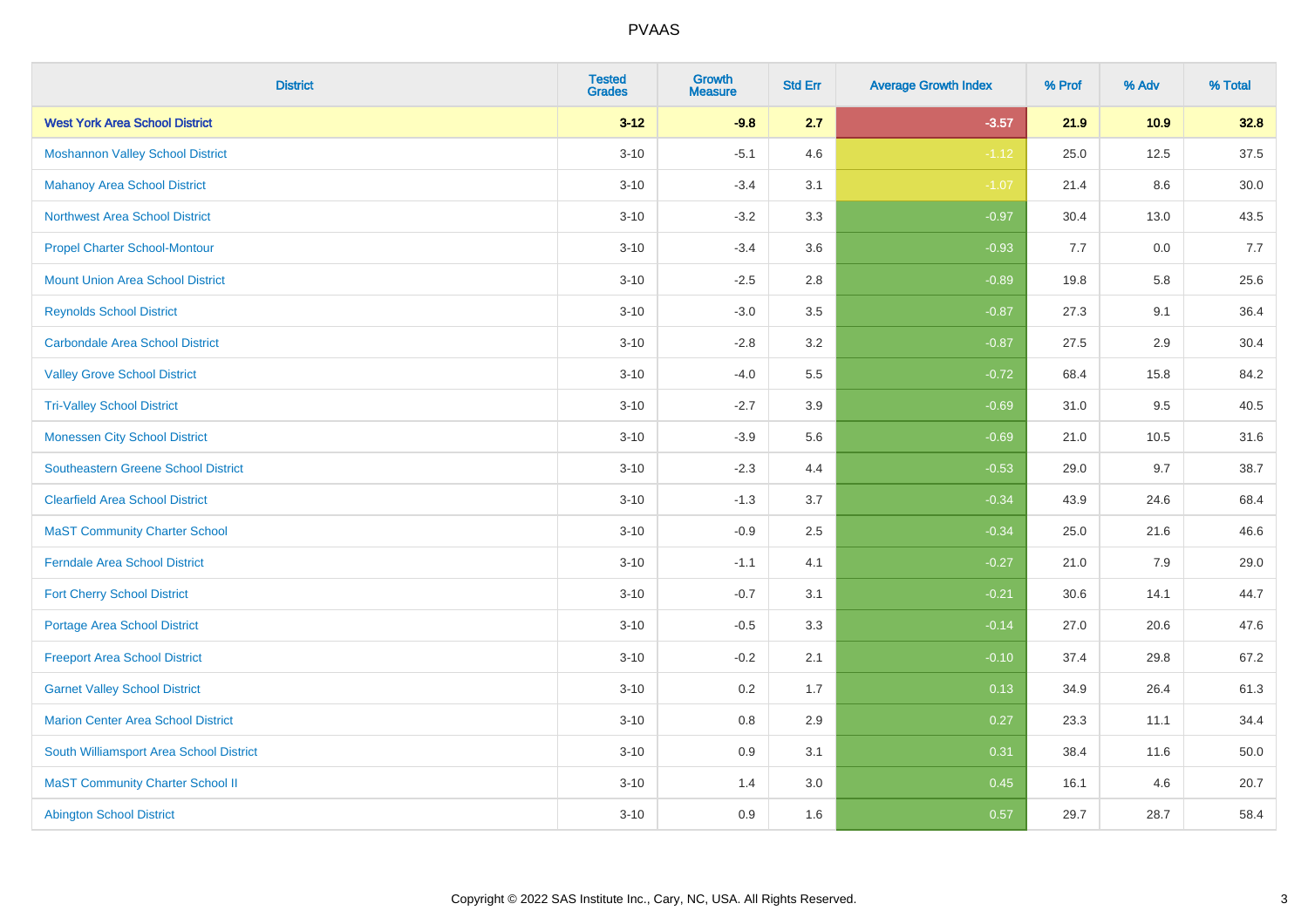| <b>District</b>                                    | <b>Tested</b><br><b>Grades</b> | <b>Growth</b><br><b>Measure</b> | <b>Std Err</b> | <b>Average Growth Index</b> | % Prof | % Adv | % Total |
|----------------------------------------------------|--------------------------------|---------------------------------|----------------|-----------------------------|--------|-------|---------|
| <b>West York Area School District</b>              | $3 - 12$                       | $-9.8$                          | 2.7            | $-3.57$                     | 21.9   | 10.9  | 32.8    |
| <b>Sullivan County School District</b>             | $3 - 10$                       | 2.5                             | 4.3            | 0.58                        | 43.6   | 7.7   | 51.3    |
| <b>Bethlehem-Center School District</b>            | $3 - 10$                       | 2.1                             | 3.5            | 0.59                        | 32.3   | 4.6   | 36.9    |
| <b>Belmont Charter School</b>                      | $3 - 10$                       | 2.2                             | 3.4            | 0.64                        | 5.3    | 1.8   | 7.0     |
| <b>Centennial School District</b>                  | $3 - 10$                       | 1.5                             | 1.5            | 0.98                        | 23.6   | 12.4  | 36.0    |
| <b>Southeast Delco School District</b>             | $3 - 10$                       | 3.9                             | 3.5            | 1.12                        | 18.6   | 3.4   | 22.0    |
| <b>Bellwood-Antis School District</b>              | $3 - 10$                       | 3.5                             | 2.8            | 1.24                        | 40.9   | 19.4  | 60.2    |
| <b>Bloomsburg Area School District</b>             | $3 - 10$                       | 4.3                             | 3.4            | 1.26                        | 36.5   | 20.6  | 57.1    |
| <b>Mastery Charter School - Thomas Campus</b>      | $3 - 10$                       | 7.9                             | 5.7            | 1.39                        | 12.5   | 0.0   | 12.5    |
| <b>Central Valley School District</b>              | $3 - 10$                       | 4.7                             | 2.6            | 1.83                        | 37.8   | 18.5  | 56.3    |
| <b>Benton Area School District</b>                 | $3 - 10$                       | 8.1                             | 4.0            | 2.01                        | 35.7   | 28.6  | 64.3    |
| <b>Wallingford-Swarthmore School District</b>      | $3 - 10$                       | 5.0                             | 2.2            | 2.25                        | 33.3   | 37.1  | 70.4    |
| <b>Glendale School District</b>                    | $3 - 10$                       | 7.9                             | 3.5            | 2.25                        | 42.6   | 9.3   | 51.8    |
| <b>Commonwealth Charter Academy Charter School</b> | $3 - 10$                       | 4.2                             | 1.6            | 2.68                        | 27.0   | 15.6  | 42.5    |
| South Butler County School District                | $3 - 10$                       | 6.3                             | 2.2            | 2.80                        | 37.8   | 19.2  | 57.0    |
| Allegheny-Clarion Valley School District           | $3 - 10$                       | 12.3                            | 4.1            | 3.03                        | 33.3   | 19.0  | 52.4    |
| <b>Kane Area School District</b>                   | $3 - 10$                       | 8.8                             | 2.9            | 3.07                        | 31.4   | 19.8  | 51.2    |
| <b>Mars Area School District</b>                   | $3 - 10$                       | 6.6                             | 1.9            | 3.45                        | 36.7   | 32.4  | 69.1    |
| <b>Tredyffrin-Easttown School District</b>         | $3 - 10$                       | 8.7                             | 2.4            | 3.57                        | 35.2   | 35.8  | 71.0    |
| Maritime Academy Charter School                    | $3 - 10$                       | 13.2                            | 3.1            | 4.29                        | 24.0   | 1.3   | 25.3    |
| <b>Montrose Area School District</b>               | $3 - 10$                       | 12.3                            | 2.8            | 4.41                        | 37.8   | 28.9  | 66.7    |
| <b>Pennridge School District</b>                   | $3 - 10$                       | 7.4                             | 1.5            | 5.10                        | 32.0   | 27.6  | 59.6    |
| <b>Fleetwood Area School District</b>              | $3 - 10$                       | 10.4                            | 2.0            | 5.19                        | 31.7   | 25.8  | 57.5    |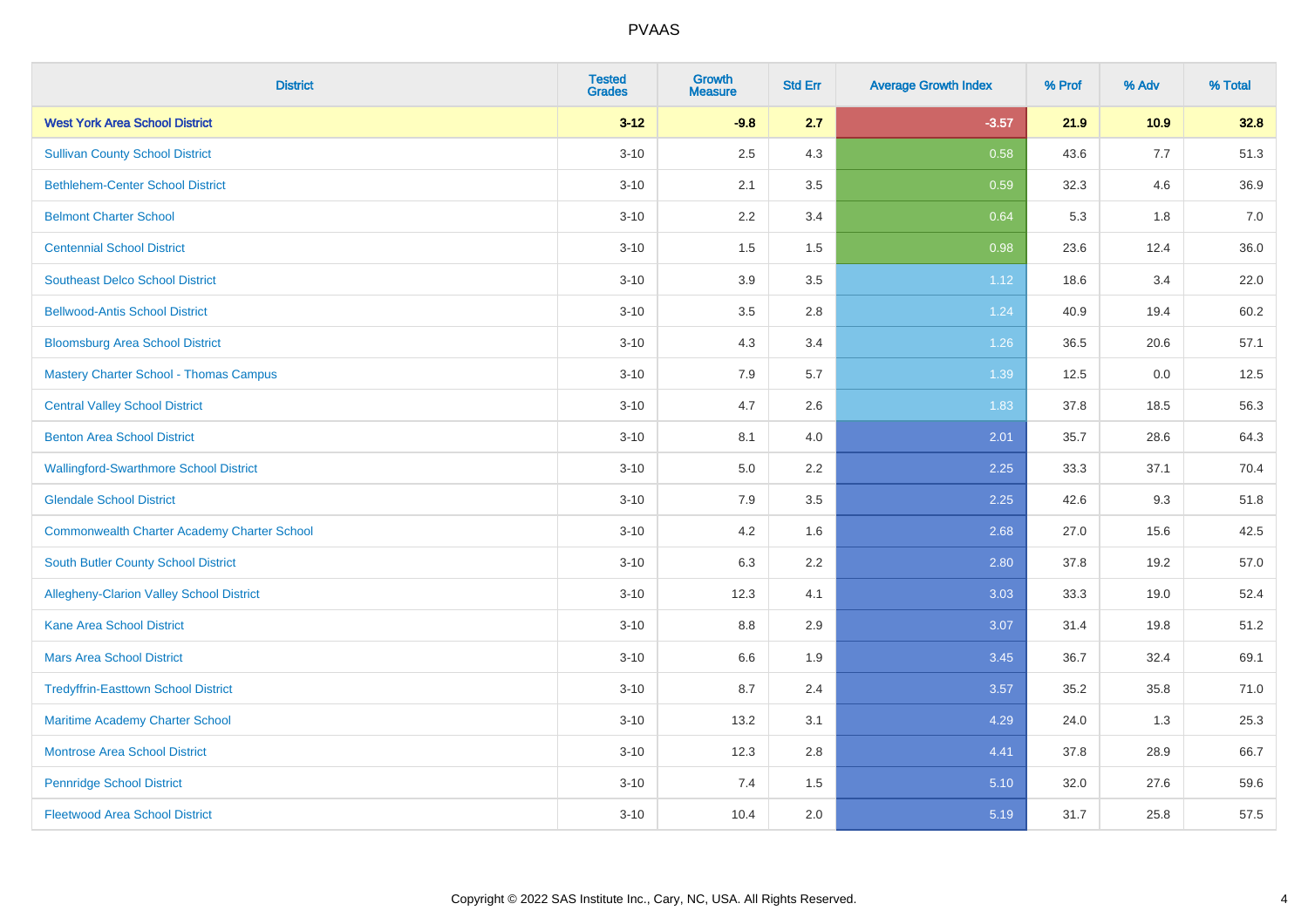| <b>District</b>                              | <b>Tested</b><br><b>Grades</b> | <b>Growth</b><br><b>Measure</b> | <b>Std Err</b> | <b>Average Growth Index</b> | % Prof | % Adv | % Total |
|----------------------------------------------|--------------------------------|---------------------------------|----------------|-----------------------------|--------|-------|---------|
| <b>West York Area School District</b>        | $3 - 12$                       | $-9.8$                          | 2.7            | $-3.57$                     | 21.9   | 10.9  | 32.8    |
| <b>Avon Grove School District</b>            | $3 - 10$                       | 7.6                             | 1.4            | 5.29                        | 33.7   | 33.2  | 67.0    |
| <b>Blue Mountain School District</b>         | $3 - 10$                       | 12.2                            | 2.1            | 5.81                        | 30.7   | 26.1  | 56.8    |
| <b>Collegium Charter School</b>              | $3 - 10$                       | 21.2                            | 2.6            | 8.18                        | 25.4   | 16.4  | 41.8    |
| <b>Derry Township School District</b>        | $3 - 10$                       | 20.1                            | 2.0            | 10.20                       | 32.8   | 46.9  | 79.7    |
| <b>Pittsburgh School District</b>            | $3 - 11$                       | $-13.0$                         | 1.1            | $-12.25$                    | 16.1   | 6.5   | 22.6    |
| <b>Butler Area School District</b>           | $3 - 11$                       | $-14.1$                         | 1.5            | $-9.60$                     | 26.4   | 11.1  | 37.5    |
| <b>North Hills School District</b>           | $3 - 11$                       | $-15.8$                         | 1.8            | $-8.84$                     | 26.4   | 19.8  | 46.2    |
| <b>Cheltenham School District</b>            | $3 - 11$                       | $-17.6$                         | 2.0            | $-8.74$                     | 24.4   | 8.3   | 32.6    |
| <b>Williamsport Area School District</b>     | $3 - 11$                       | $-11.7$                         | 1.4            | $-8.29$                     | 18.2   | 10.5  | 28.7    |
| <b>Greater Latrobe School District</b>       | $3 - 11$                       | $-14.1$                         | 2.0            | $-7.14$                     | 41.0   | 12.6  | 53.6    |
| <b>Kennett Consolidated School District</b>  | $3 - 11$                       | $-10.4$                         | 1.7            | $-6.27$                     | 28.7   | 14.0  | 42.7    |
| <b>Big Beaver Falls Area School District</b> | $3 - 11$                       | $-17.9$                         | 2.8            | $-6.27$                     | 9.4    | 2.8   | 12.2    |
| <b>Coatesville Area School District</b>      | $3 - 11$                       | $-9.5$                          | 1.6            | $-5.81$                     | 12.8   | 3.3   | 16.2    |
| <b>Central Cambria School District</b>       | $3 - 11$                       | $-12.7$                         | 2.3            | $-5.61$                     | 19.4   | 7.4   | 26.9    |
| <b>Aliquippa School District</b>             | $3 - 11$                       | $-20.0$                         | 3.6            | $-5.54$                     | 1.7    | 0.0   | 1.7     |
| <b>Frazier School District</b>               | $3 - 11$                       | $-18.9$                         | 3.4            | $-5.49$                     | 18.3   | 1.4   | 19.7    |
| <b>Washington School District</b>            | $3 - 11$                       | $-15.9$                         | 2.9            | $-5.44$                     | 12.9   | 1.7   | 14.7    |
| Philadelphia Academy Charter School          | $3 - 11$                       | $-14.7$                         | 2.7            | $-5.42$                     | 21.6   | 3.9   | 25.5    |
| <b>Bristol Township School District</b>      | $3 - 11$                       | $-7.4$                          | 1.4            | $-5.32$                     | 13.8   | 4.6   | 18.4    |
| <b>Wilkes-Barre Area School District</b>     | $3 - 11$                       | $-12.4$                         | 2.4            | $-5.18$                     | 14.2   | 3.7   | 17.9    |
| <b>East Lycoming School District</b>         | $3 - 11$                       | $-10.9$                         | 2.1            | $-5.08$                     | 22.5   | 8.2   | 30.8    |
| Meyersdale Area School District              | $3 - 11$                       | $-16.1$                         | 3.3            | $-4.94$                     | 20.3   | 5.8   | 26.1    |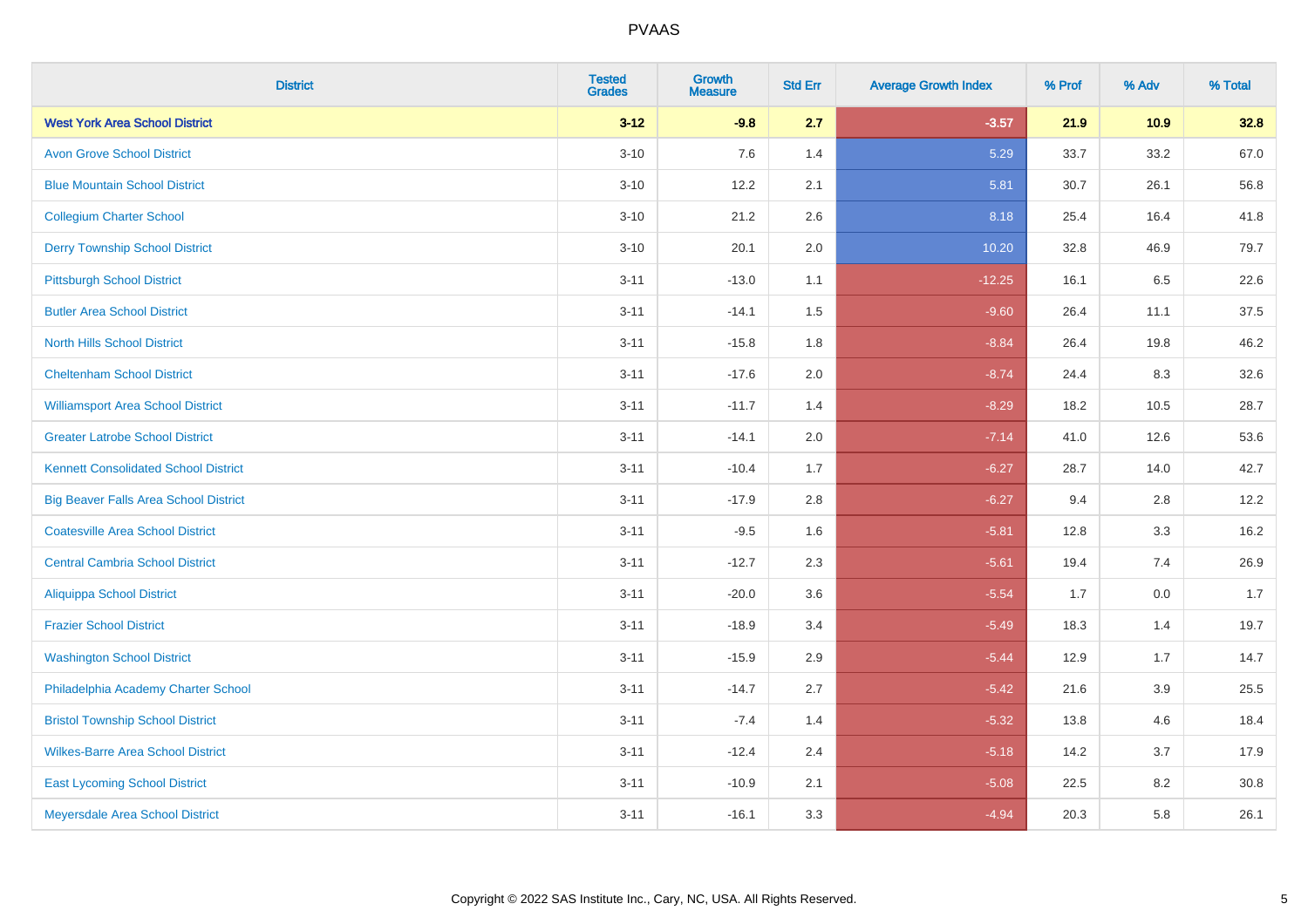| <b>District</b>                               | <b>Tested</b><br><b>Grades</b> | <b>Growth</b><br><b>Measure</b> | <b>Std Err</b> | <b>Average Growth Index</b> | % Prof | % Adv   | % Total |
|-----------------------------------------------|--------------------------------|---------------------------------|----------------|-----------------------------|--------|---------|---------|
| <b>West York Area School District</b>         | $3 - 12$                       | $-9.8$                          | 2.7            | $-3.57$                     | 21.9   | 10.9    | 32.8    |
| <b>Trinity Area School District</b>           | $3 - 11$                       | $-8.7$                          | 1.8            | $-4.87$                     | 20.9   | $9.8\,$ | 30.8    |
| <b>Girard School District</b>                 | $3 - 11$                       | $-12.3$                         | 2.6            | $-4.76$                     | 29.7   | 18.9    | 48.6    |
| <b>Fannett-Metal School District</b>          | $3 - 11$                       | $-22.3$                         | 4.8            | $-4.65$                     | 16.4   | 6.6     | 23.0    |
| <b>Derry Area School District</b>             | $3 - 11$                       | $-11.8$                         | 2.6            | $-4.53$                     | 34.8   | 6.1     | 40.9    |
| <b>Northwestern School District</b>           | $3 - 11$                       | $-14.6$                         | 3.2            | $-4.51$                     | 32.5   | 13.7    | 46.2    |
| <b>Dunmore School District</b>                | $3 - 11$                       | $-12.2$                         | 2.7            | $-4.51$                     | 15.0   | 5.3     | 20.4    |
| <b>Hanover Public School District</b>         | $3 - 11$                       | $-12.4$                         | 2.7            | $-4.50$                     | 22.7   | 6.2     | 28.9    |
| Jim Thorpe Area School District               | $3 - 11$                       | $-10.9$                         | 2.4            | $-4.48$                     | 19.5   | 6.0     | 25.5    |
| <b>Greenville Area School District</b>        | $3 - 11$                       | $-13.2$                         | $3.0\,$        | $-4.45$                     | 32.1   | 4.6     | 36.7    |
| <b>Chambersburg Area School District</b>      | $3 - 11$                       | $-5.6$                          | 1.3            | $-4.42$                     | 24.2   | 15.2    | 39.4    |
| <b>General Mclane School District</b>         | $3 - 11$                       | $-10.7$                         | 2.4            | $-4.40$                     | 34.0   | 15.6    | 49.6    |
| <b>Big Spring School District</b>             | $3 - 11$                       | $-9.8$                          | 2.3            | $-4.32$                     | 23.6   | 12.9    | 36.5    |
| <b>Central Dauphin School District</b>        | $3 - 11$                       | $-5.2$                          | 1.2            | $-4.24$                     | 29.3   | 8.7     | 38.0    |
| <b>Chartiers Valley School District</b>       | $3 - 11$                       | $-9.1$                          | 2.1            | $-4.23$                     | 20.7   | 17.4    | 38.0    |
| <b>Central Fulton School District</b>         | $3 - 11$                       | $-13.3$                         | 3.2            | $-4.20$                     | 18.1   | 9.7     | 27.8    |
| <b>Williamsburg Community School District</b> | $3 - 11$                       | $-16.9$                         | 4.1            | $-4.14$                     | 22.4   | 0.0     | 22.4    |
| <b>Moniteau School District</b>               | $3 - 11$                       | $-11.8$                         | 2.9            | $-4.07$                     | 22.6   | 5.0     | 27.6    |
| <b>Mcguffey School District</b>               | $3 - 11$                       | $-12.1$                         | 3.0            | $-4.06$                     | 12.8   | 5.9     | 18.6    |
| <b>Southmoreland School District</b>          | $3 - 11$                       | $-12.5$                         | 3.1            | $-4.04$                     | 33.3   | 15.5    | 48.8    |
| <b>Milton Area School District</b>            | $3 - 11$                       | $-10.1$                         | 2.5            | $-4.04$                     | 23.0   | 11.3    | 34.2    |
| <b>Deer Lakes School District</b>             | $3 - 11$                       | $-10.0$                         | 2.5            | $-4.02$                     | 27.7   | 9.9     | 37.6    |
| <b>Ellwood City Area School District</b>      | $3 - 11$                       | $-12.5$                         | 3.1            | $-4.00$                     | 26.7   | 8.7     | 35.4    |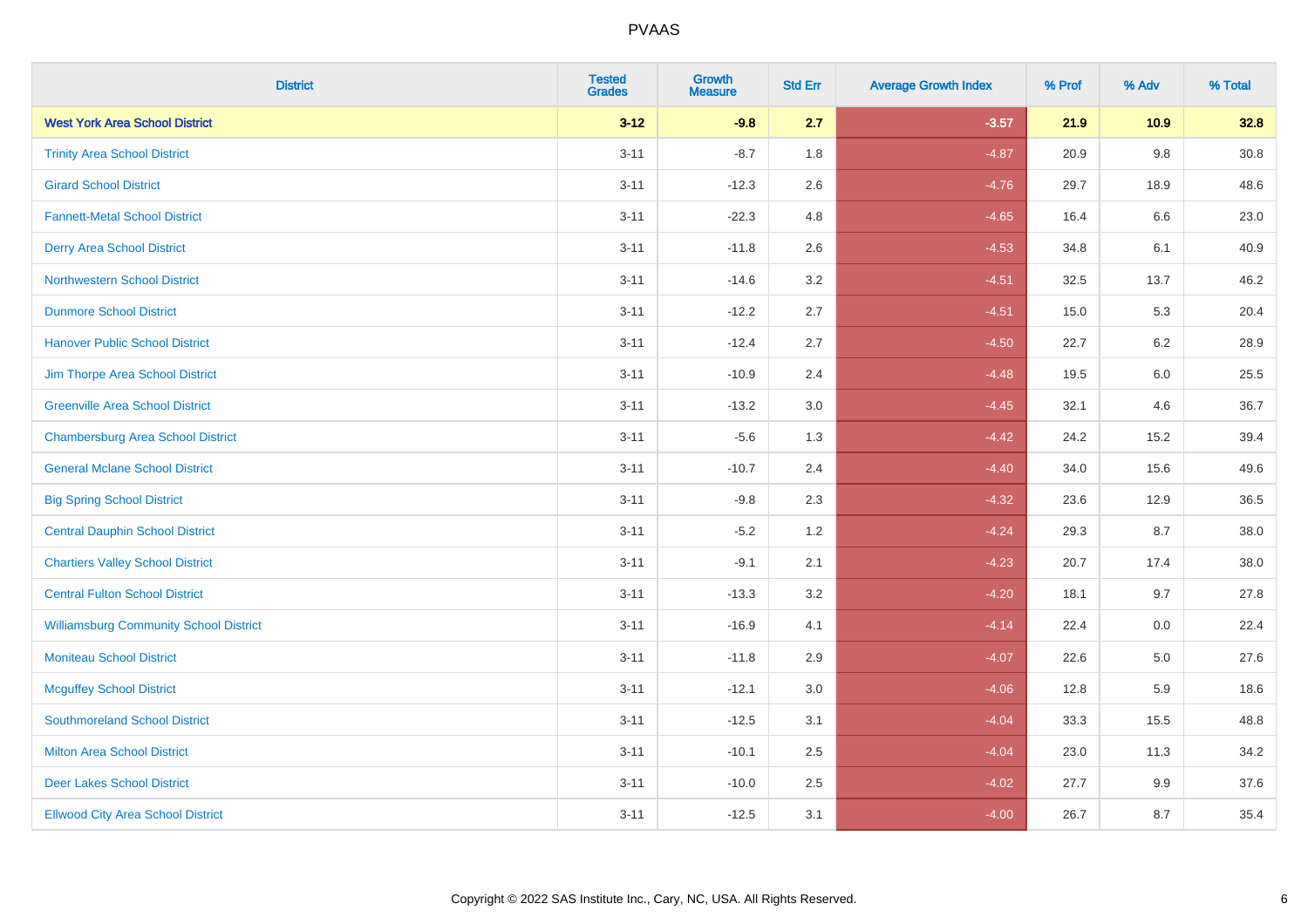| <b>District</b>                           | <b>Tested</b><br><b>Grades</b> | <b>Growth</b><br><b>Measure</b> | <b>Std Err</b> | <b>Average Growth Index</b> | % Prof | % Adv | % Total |
|-------------------------------------------|--------------------------------|---------------------------------|----------------|-----------------------------|--------|-------|---------|
| <b>West York Area School District</b>     | $3 - 12$                       | $-9.8$                          | 2.7            | $-3.57$                     | 21.9   | 10.9  | 32.8    |
| <b>Plum Borough School District</b>       | $3 - 11$                       | $-9.4$                          | 2.4            | $-3.98$                     | 32.9   | 27.4  | 60.4    |
| <b>Windber Area School District</b>       | $3 - 11$                       | $-11.9$                         | 3.0            | $-3.94$                     | 41.0   | 10.3  | 51.3    |
| <b>Bethlehem Area School District</b>     | $3 - 11$                       | $-4.5$                          | 1.1            | $-3.91$                     | 20.4   | 11.3  | 31.7    |
| <b>Tacony Academy Charter School</b>      | $3 - 11$                       | $-12.9$                         | 3.3            | $-3.90$                     | 8.6    | 1.4   | 10.0    |
| <b>Pittston Area School District</b>      | $3 - 11$                       | $-8.2$                          | 2.2            | $-3.75$                     | 26.7   | 14.8  | 41.5    |
| <b>Mohawk Area School District</b>        | $3 - 11$                       | $-10.5$                         | 2.8            | $-3.75$                     | 35.1   | 10.6  | 45.7    |
| <b>Shade-Central City School District</b> | $3 - 11$                       | $-14.6$                         | 4.0            | $-3.68$                     | 9.6    | 0.0   | 9.6     |
| Morrisville Borough School District       | $3 - 11$                       | $-13.1$                         | 3.7            | $-3.52$                     | 4.9    | 1.6   | 6.6     |
| Mechanicsburg Area School District        | $3 - 11$                       | $-5.7$                          | 1.6            | $-3.48$                     | 35.1   | 16.0  | 51.2    |
| <b>South Park School District</b>         | $3 - 11$                       | $-8.8$                          | 2.5            | $-3.46$                     | 28.1   | 17.0  | 45.2    |
| <b>Burgettstown Area School District</b>  | $3 - 11$                       | $-11.2$                         | 3.2            | $-3.46$                     | 16.0   | 2.7   | 18.7    |
| <b>Ligonier Valley School District</b>    | $3 - 11$                       | $-10.8$                         | 3.1            | $-3.43$                     | 34.1   | 5.8   | 39.9    |
| <b>Mount Carmel Area School District</b>  | $3 - 11$                       | $-7.9$                          | 2.3            | $-3.38$                     | 18.2   | 4.4   | 22.6    |
| East Stroudsburg Area School District     | $3 - 11$                       | $-4.9$                          | 1.4            | $-3.38$                     | 22.7   | 12.5  | 35.2    |
| <b>Riverview School District</b>          | $3 - 11$                       | $-13.0$                         | 4.0            | $-3.29$                     | 43.1   | 7.8   | 51.0    |
| <b>Canon-Mcmillan School District</b>     | $3 - 11$                       | $-5.0$                          | 1.5            | $-3.25$                     | 30.8   | 28.5  | 59.3    |
| <b>Somerset Area School District</b>      | $3 - 11$                       | $-7.6$                          | 2.4            | $-3.17$                     | 21.0   | 14.5  | 35.5    |
| <b>Parkland School District</b>           | $3 - 11$                       | $-3.7$                          | 1.2            | $-3.17$                     | 31.4   | 30.6  | 62.0    |
| <b>Keystone Oaks School District</b>      | $3 - 11$                       | $-7.2$                          | 2.3            | $-3.14$                     | 30.0   | 11.1  | 41.0    |
| <b>Hanover Area School District</b>       | $3 - 11$                       | $-14.7$                         | 4.7            | $-3.13$                     | 12.1   | 3.0   | 15.2    |
| <b>Greensburg Salem School District</b>   | $3 - 11$                       | $-6.9$                          | 2.2            | $-3.06$                     | 30.3   | 13.3  | 43.6    |
| <b>Gettysburg Area School District</b>    | $3 - 11$                       | $-6.0$                          | 2.0            | $-3.02$                     | 28.8   | 19.6  | 48.5    |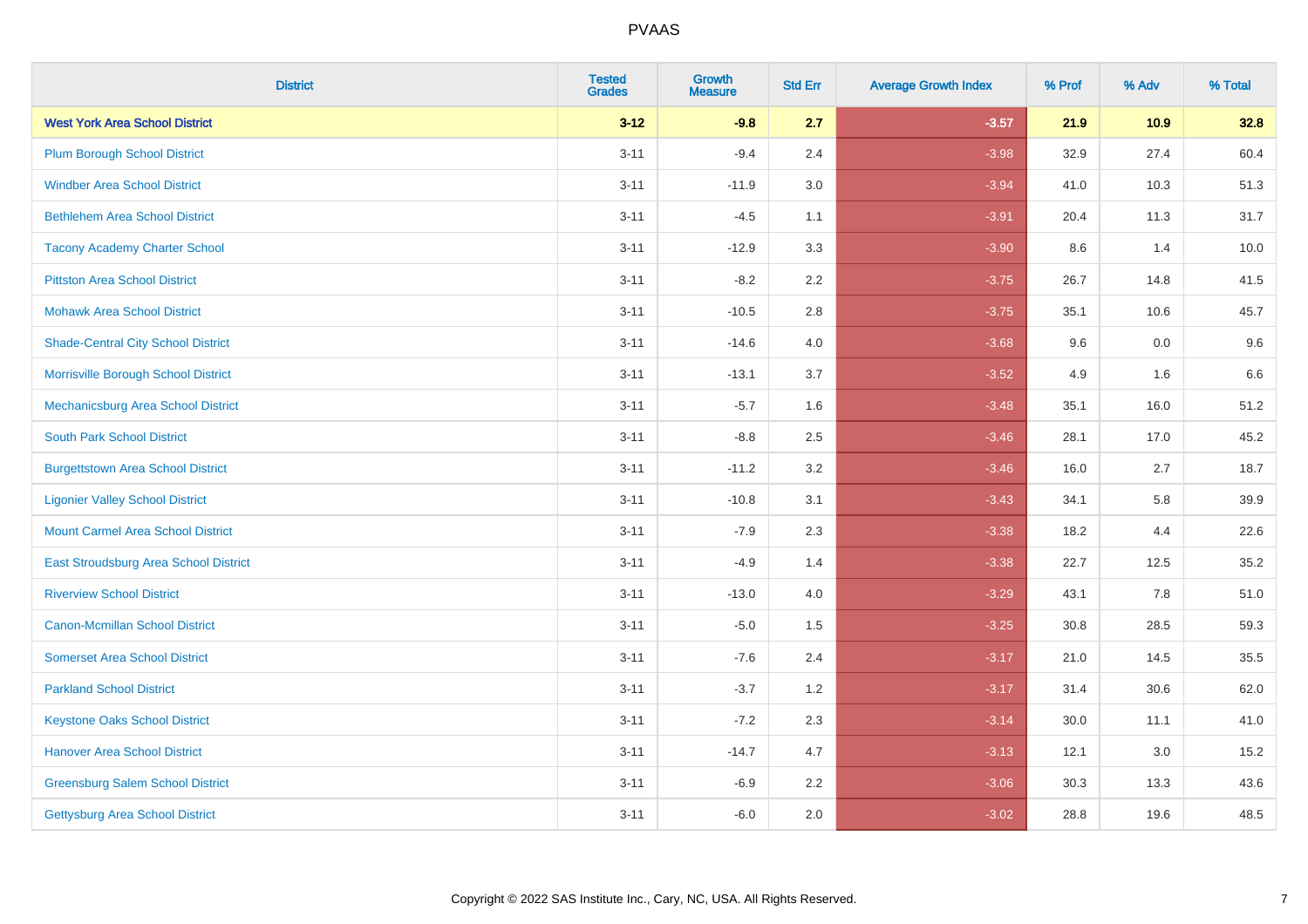| <b>District</b>                              | <b>Tested</b><br><b>Grades</b> | <b>Growth</b><br><b>Measure</b> | <b>Std Err</b> | <b>Average Growth Index</b> | % Prof | % Adv   | % Total |
|----------------------------------------------|--------------------------------|---------------------------------|----------------|-----------------------------|--------|---------|---------|
| <b>West York Area School District</b>        | $3 - 12$                       | $-9.8$                          | 2.7            | $-3.57$                     | 21.9   | 10.9    | 32.8    |
| <b>Corry Area School District</b>            | $3 - 11$                       | $-6.8$                          | 2.3            | $-3.01$                     | 24.0   | 8.8     | 32.8    |
| <b>Carlisle Area School District</b>         | $3 - 11$                       | $-5.2$                          | 1.7            | $-2.99$                     | 28.0   | 19.3    | 47.3    |
| <b>Montour School District</b>               | $3 - 11$                       | $-6.1$                          | 2.1            | $-2.95$                     | 31.8   | 23.6    | 55.3    |
| <b>Baldwin-Whitehall School District</b>     | $3 - 11$                       | $-5.5$                          | 1.9            | $-2.93$                     | 32.0   | 14.7    | 46.7    |
| Mifflinburg Area School District             | $3 - 11$                       | $-6.0$                          | 2.1            | $-2.87$                     | 32.7   | 13.3    | 46.0    |
| <b>Berwick Area School District</b>          | $3 - 11$                       | $-6.9$                          | 2.4            | $-2.84$                     | 22.3   | 11.5    | 33.8    |
| Southern Columbia Area School District       | $3 - 11$                       | $-8.5$                          | 3.0            | $-2.83$                     | 30.5   | 12.8    | 43.3    |
| <b>Sharon City School District</b>           | $3 - 11$                       | $-6.5$                          | 2.3            | $-2.79$                     | 13.1   | 5.0     | 18.1    |
| <b>Pottsgrove School District</b>            | $3 - 11$                       | $-5.5$                          | 2.0            | $-2.78$                     | 28.6   | 10.3    | 38.8    |
| Karns City Area School District              | $3 - 11$                       | $-7.2$                          | 2.6            | $-2.71$                     | 26.4   | 20.8    | 47.2    |
| <b>Eastern York School District</b>          | $3 - 11$                       | $-6.2$                          | 2.3            | $-2.70$                     | 27.8   | 18.5    | 46.4    |
| <b>Governor Mifflin School District</b>      | $3 - 11$                       | $-4.4$                          | 1.6            | $-2.69$                     | 30.3   | 7.7     | 38.0    |
| <b>Connellsville Area School District</b>    | $3 - 11$                       | $-5.3$                          | 2.0            | $-2.67$                     | 24.2   | $5.0\,$ | 29.1    |
| <b>Blairsville-Saltsburg School District</b> | $3 - 11$                       | $-7.5$                          | $2.8\,$        | $-2.67$                     | 20.1   | $8.2\,$ | 28.3    |
| <b>Richland School District</b>              | $3 - 11$                       | $-6.9$                          | 2.6            | $-2.63$                     | 40.1   | 20.9    | 61.0    |
| <b>Bethel Park School District</b>           | $3 - 11$                       | $-4.4$                          | 1.7            | $-2.62$                     | 40.1   | 27.3    | 67.4    |
| <b>Forbes Road School District</b>           | $3 - 11$                       | $-11.5$                         | 4.7            | $-2.43$                     | 23.1   | 10.3    | 33.3    |
| <b>Redbank Valley School District</b>        | $3 - 11$                       | $-7.5$                          | 3.1            | $-2.41$                     | 12.4   | 10.6    | 23.1    |
| <b>Wyoming Valley West School District</b>   | $3 - 11$                       | $-5.5$                          | 2.3            | $-2.38$                     | 22.2   | 9.2     | 31.4    |
| Mount Pleasant Area School District          | $3 - 11$                       | $-5.4$                          | 2.3            | $-2.37$                     | 33.3   | 8.7     | 42.0    |
| <b>Octorara Area School District</b>         | $3 - 11$                       | $-7.5$                          | 3.2            | $-2.35$                     | 26.1   | 17.0    | 43.2    |
| <b>Riverside School District</b>             | $3 - 11$                       | $-6.2$                          | 2.7            | $-2.33$                     | 20.8   | 17.0    | 37.7    |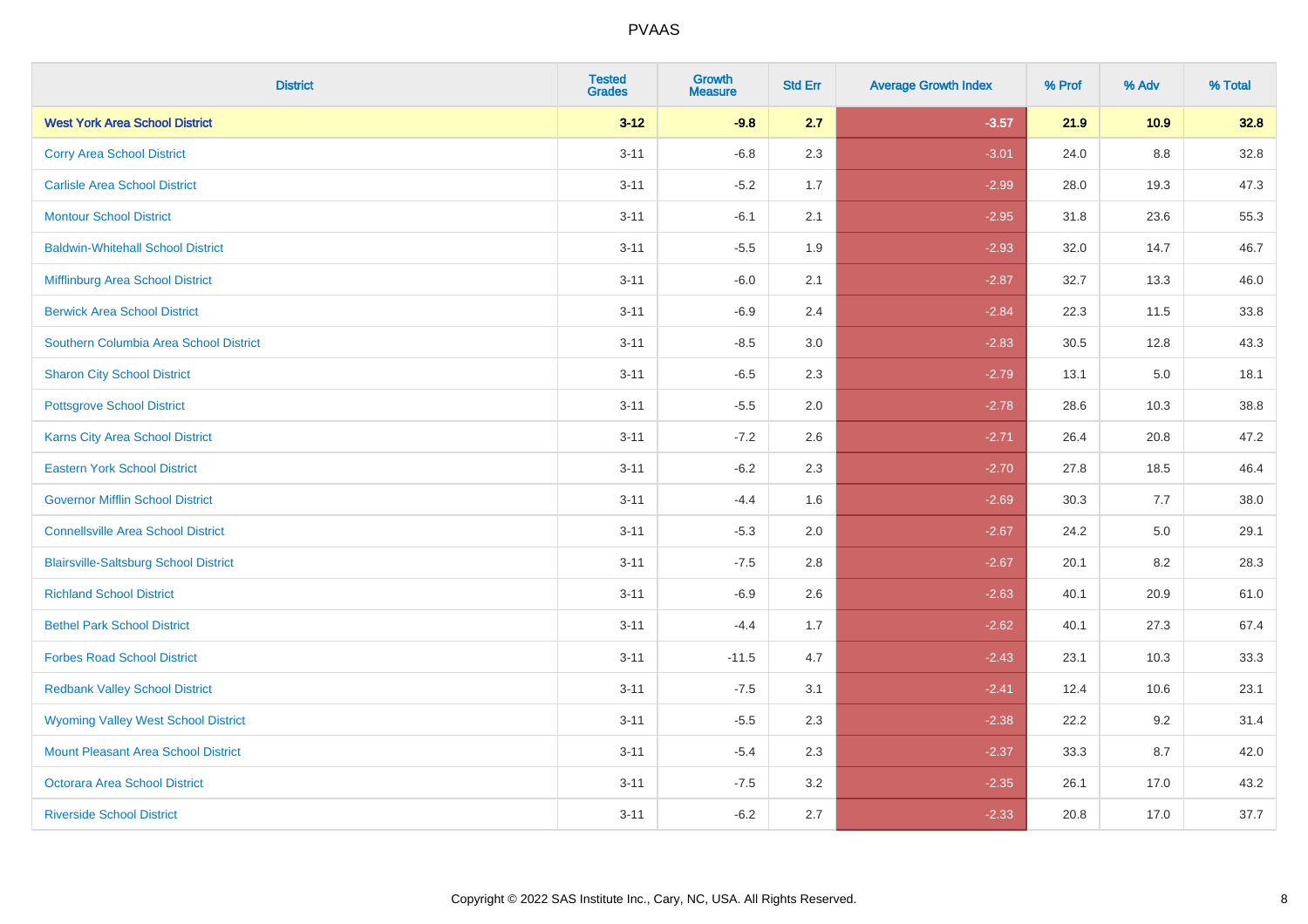| <b>District</b>                                | <b>Tested</b><br><b>Grades</b> | <b>Growth</b><br><b>Measure</b> | <b>Std Err</b> | <b>Average Growth Index</b> | % Prof | % Adv | % Total |
|------------------------------------------------|--------------------------------|---------------------------------|----------------|-----------------------------|--------|-------|---------|
| <b>West York Area School District</b>          | $3 - 12$                       | $-9.8$                          | 2.7            | $-3.57$                     | 21.9   | 10.9  | 32.8    |
| <b>Jamestown Area School District</b>          | $3 - 11$                       | $-9.5$                          | 4.1            | $-2.33$                     | 41.5   | 4.9   | 46.3    |
| <b>Commodore Perry School District</b>         | $3 - 11$                       | $-10.4$                         | 4.5            | $-2.30$                     | 29.4   | 5.9   | 35.3    |
| <b>Susquenita School District</b>              | $3 - 11$                       | $-5.9$                          | 2.6            | $-2.28$                     | 30.6   | 13.9  | 44.4    |
| <b>Owen J Roberts School District</b>          | $3 - 11$                       | $-3.5$                          | 1.5            | $-2.27$                     | 36.8   | 24.4  | 61.2    |
| <b>Elizabeth Forward School District</b>       | $3 - 11$                       | $-5.5$                          | 2.5            | $-2.25$                     | 32.2   | 12.8  | 45.0    |
| <b>Western Beaver County School District</b>   | $3 - 11$                       | $-9.3$                          | 4.2            | $-2.20$                     | 45.1   | 3.9   | 49.0    |
| <b>North Schuylkill School District</b>        | $3 - 11$                       | $-4.7$                          | 2.2            | $-2.16$                     | 20.2   | 11.7  | 31.9    |
| <b>Elk Lake School District</b>                | $3 - 11$                       | $-6.1$                          | 2.9            | $-2.12$                     | 26.3   | 11.6  | 37.9    |
| <b>East Allegheny School District</b>          | $3 - 11$                       | $-6.4$                          | 3.0            | $-2.11$                     | 21.0   | 7.4   | 28.4    |
| <b>West Greene School District</b>             | $3 - 11$                       | $-8.1$                          | 3.9            | $-2.08$                     | 31.0   | 11.9  | 42.9    |
| <b>Wellsboro Area School District</b>          | $3 - 11$                       | $-6.3$                          | 3.0            | $-2.08$                     | 24.4   | 13.4  | 37.8    |
| <b>Boyertown Area School District</b>          | $3 - 11$                       | $-2.9$                          | 1.4            | $-2.06$                     | 30.8   | 22.6  | 53.4    |
| <b>Freedom Area School District</b>            | $3 - 11$                       | $-6.3$                          | 3.1            | $-2.04$                     | 22.9   | 8.4   | 31.3    |
| <b>Riverside Beaver County School District</b> | $3 - 11$                       | $-5.5$                          | 2.7            | $-2.03$                     | 35.8   | 23.2  | 59.0    |
| <b>Kiski Area School District</b>              | $3 - 11$                       | $-4.0$                          | 2.0            | $-1.99$                     | 23.1   | 18.2  | 41.3    |
| <b>Titusville Area School District</b>         | $3 - 11$                       | $-5.0$                          | 2.5            | $-1.98$                     | 26.5   | 6.8   | 33.3    |
| Lehigh Valley Academy Regional Charter School  | $3 - 11$                       | $-5.9$                          | 3.0            | $-1.98$                     | 20.0   | 7.7   | 27.7    |
| <b>North East School District</b>              | $3 - 11$                       | $-5.3$                          | 2.7            | $-1.97$                     | 31.7   | 24.8  | 56.4    |
| Schuylkill Haven Area School District          | $3 - 11$                       | $-5.3$                          | 2.7            | $-1.96$                     | 22.2   | 11.6  | 33.8    |
| Southern Lehigh School District                | $3 - 11$                       | $-4.1$                          | 2.1            | $-1.94$                     | 39.3   | 28.0  | 67.2    |
| Millersburg Area School District               | $3 - 11$                       | $-6.6$                          | 3.4            | $-1.92$                     | 24.1   | 10.3  | 34.5    |
| <b>Jenkintown School District</b>              | $3 - 11$                       | $-7.9$                          | 4.1            | $-1.92$                     | 34.1   | 27.3  | 61.4    |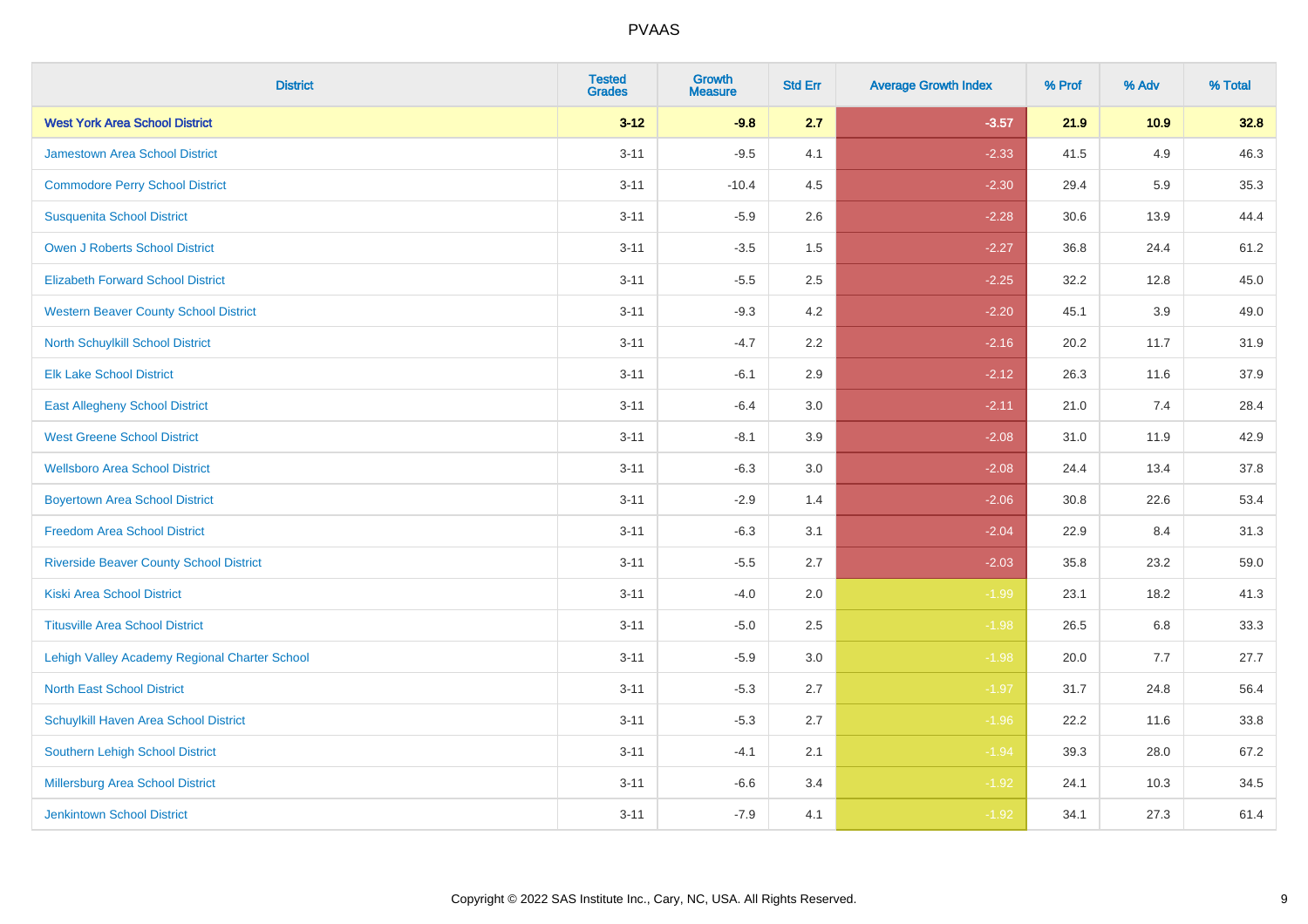| <b>District</b>                            | <b>Tested</b><br><b>Grades</b> | <b>Growth</b><br><b>Measure</b> | <b>Std Err</b> | <b>Average Growth Index</b> | % Prof | % Adv | % Total |
|--------------------------------------------|--------------------------------|---------------------------------|----------------|-----------------------------|--------|-------|---------|
| <b>West York Area School District</b>      | $3 - 12$                       | $-9.8$                          | 2.7            | $-3.57$                     | 21.9   | 10.9  | 32.8    |
| <b>Penn Cambria School District</b>        | $3 - 11$                       | $-4.5$                          | 2.4            | $-1.86$                     | 27.3   | 15.8  | 43.2    |
| <b>Montgomery Area School District</b>     | $3 - 11$                       | $-5.8$                          | 3.2            | $-1.83$                     | 25.0   | 11.5  | 36.5    |
| <b>West Chester Area School District</b>   | $3 - 11$                       | $-2.1$                          | 1.2            | $-1.83$                     | 36.4   | 23.2  | 59.6    |
| <b>Pleasant Valley School District</b>     | $3 - 11$                       | $-3.3$                          | 1.8            | $-1.80$                     | 28.5   | 10.4  | 39.0    |
| New Kensington-Arnold School District      | $3 - 11$                       | $-5.8$                          | 3.2            | $-1.80$                     | 10.8   | 1.2   | 12.0    |
| Renaissance Academy Charter School         | $3 - 11$                       | $-5.6$                          | 3.1            | $-1.79$                     | 28.4   | 18.5  | 46.9    |
| <b>Oxford Area School District</b>         | $3 - 11$                       | $-3.1$                          | 1.8            | $-1.77$                     | 27.5   | 14.5  | 42.0    |
| Southern Huntingdon County School District | $3 - 11$                       | $-5.9$                          | 3.4            | $-1.76$                     | 32.8   | 4.9   | 37.7    |
| <b>Union Area School District</b>          | $3 - 11$                       | $-6.5$                          | 3.8            | $-1.70$                     | 30.6   | 12.2  | 42.9    |
| Hatboro-Horsham School District            | $3 - 11$                       | $-2.7$                          | 1.6            | $-1.65$                     | 27.9   | 17.9  | 45.8    |
| <b>Steelton-Highspire School District</b>  | $3 - 11$                       | $-5.3$                          | 3.2            | $-1.65$                     | 13.9   | 0.0   | 13.9    |
| Hollidaysburg Area School District         | $3 - 11$                       | $-2.7$                          | 1.6            | $-1.64$                     | 32.6   | 15.2  | 47.8    |
| <b>Laurel Highlands School District</b>    | $3 - 11$                       | $-3.8$                          | 2.3            | $-1.63$                     | 20.9   | 14.6  | 35.4    |
| Insight PA Cyber Charter School            | $3 - 11$                       | $-9.4$                          | 5.8            | $-1.62$                     | 25.6   | 4.6   | 30.2    |
| <b>Slippery Rock Area School District</b>  | $3 - 11$                       | $-3.8$                          | 2.5            | $-1.56$                     | 30.8   | 21.9  | 52.7    |
| <b>Charleroi School District</b>           | $3 - 11$                       | $-4.3$                          | 2.7            | $-1.55$                     | 22.2   | 15.9  | 38.1    |
| <b>Ridgway Area School District</b>        | $3 - 11$                       | $-6.1$                          | 4.0            | $-1.53$                     | 42.2   | 15.6  | 57.8    |
| <b>Nazareth Area School District</b>       | $3 - 11$                       | $-2.5$                          | 1.7            | $-1.53$                     | 29.2   | 24.6  | 53.8    |
| <b>Crestwood School District</b>           | $3 - 11$                       | $-3.4$                          | 2.2            | $-1.52$                     | 33.1   | 21.7  | 54.9    |
| <b>Towanda Area School District</b>        | $3 - 11$                       | $-4.0$                          | 2.6            | $-1.52$                     | 24.8   | 9.9   | 34.8    |
| <b>Greater Johnstown School District</b>   | $3 - 11$                       | $-3.5$                          | 2.4            | $-1.45$                     | 10.3   | 1.3   | 11.5    |
| Salisbury-Elk Lick School District         | $3 - 11$                       | $-8.4$                          | 5.8            | $-1.45$                     | 33.3   | 5.6   | 38.9    |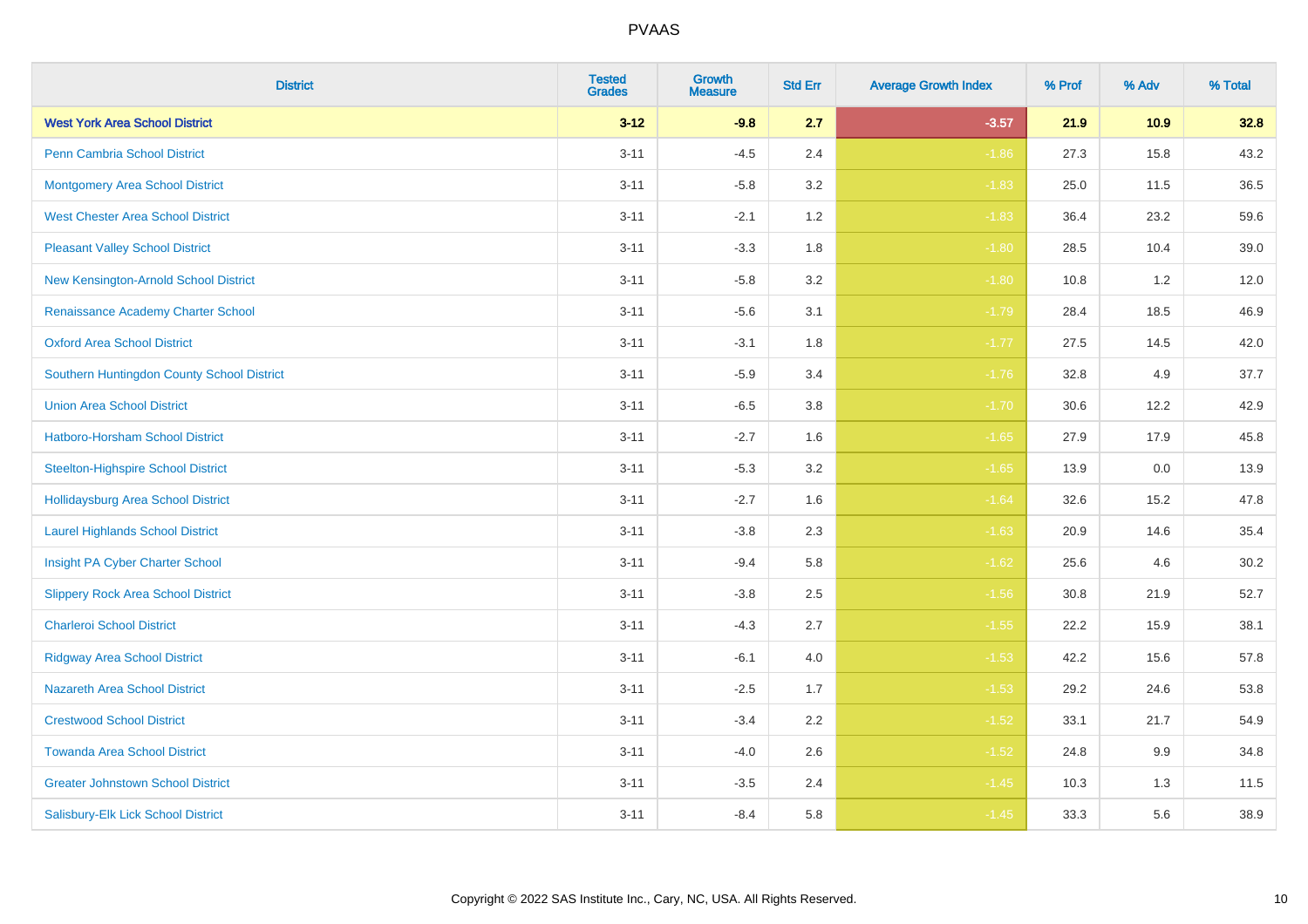| <b>District</b>                              | <b>Tested</b><br><b>Grades</b> | <b>Growth</b><br><b>Measure</b> | <b>Std Err</b> | <b>Average Growth Index</b> | % Prof | % Adv    | % Total |
|----------------------------------------------|--------------------------------|---------------------------------|----------------|-----------------------------|--------|----------|---------|
| <b>West York Area School District</b>        | $3 - 12$                       | $-9.8$                          | 2.7            | $-3.57$                     | 21.9   | 10.9     | 32.8    |
| <b>Rochester Area School District</b>        | $3 - 11$                       | $-5.7$                          | 3.9            | $-1.45$                     | 14.9   | 2.1      | 17.0    |
| <b>Middletown Area School District</b>       | $3 - 11$                       | $-3.4$                          | 2.4            | $-1.44$                     | 34.3   | 15.2     | 49.4    |
| <b>Weatherly Area School District</b>        | $3 - 11$                       | $-5.8$                          | 4.0            | $-1.44$                     | 32.1   | 8.9      | 41.1    |
| <b>Franklin Area School District</b>         | $3 - 11$                       | $-3.7$                          | 2.6            | $-1.43$                     | 30.5   | 5.9      | 36.4    |
| <b>Chester-Upland School District</b>        | $3 - 11$                       | $-3.6$                          | 2.6            | $-1.38$                     | 1.6    | 0.0      | 1.6     |
| <b>Dubois Area School District</b>           | $3 - 11$                       | $-2.8$                          | 2.0            | $-1.37$                     | 35.5   | 19.0     | 54.6    |
| <b>Southern Fulton School District</b>       | $3 - 11$                       | $-5.1$                          | 4.0            | $-1.29$                     | 21.7   | 13.0     | 34.8    |
| <b>Shenandoah Valley School District</b>     | $3 - 11$                       | $-4.5$                          | 3.5            | $-1.29$                     | 14.3   | 0.0      | 14.3    |
| <b>Springfield Township School District</b>  | $3 - 11$                       | $-3.9$                          | 3.1            | $-1.27$                     | 37.2   | $30.8\,$ | 68.1    |
| <b>Propel Charter School-Homestead</b>       | $3 - 11$                       | $-5.0$                          | 3.9            | $-1.27$                     | 7.3    | 0.0      | 7.3     |
| <b>Cornell School District</b>               | $3 - 11$                       | $-5.5$                          | 4.6            | $-1.20$                     | 11.3   | 3.2      | 14.5    |
| <b>Susquehanna Community School District</b> | $3 - 11$                       | $-4.5$                          | $3.8\,$        | $-1.19$                     | 31.9   | $8.8\,$  | 40.7    |
| <b>Shaler Area School District</b>           | $3 - 11$                       | $-2.1$                          | 1.8            | $-1.18$                     | 32.0   | 13.0     | 45.0    |
| Northwestern Lehigh School District          | $3 - 11$                       | $-2.4$                          | 2.1            | $-1.14$                     | 41.7   | 17.9     | 59.5    |
| <b>Shamokin Area School District</b>         | $3 - 11$                       | $-2.6$                          | 2.5            | $-1.06$                     | 19.6   | 9.8      | 29.3    |
| <b>Sugar Valley Rural Charter School</b>     | $3 - 11$                       | $-3.6$                          | 3.7            | $-0.98$                     | 10.3   | 0.0      | 10.3    |
| <b>Uniontown Area School District</b>        | $3 - 11$                       | $-2.8$                          | 3.1            | $-0.91$                     | 31.7   | 7.3      | 39.0    |
| <b>Minersville Area School District</b>      | $3 - 11$                       | $-2.9$                          | 3.4            | $-0.86$                     | 27.4   | 9.7      | 37.1    |
| <b>Northgate School District</b>             | $3 - 11$                       | $-3.0$                          | 3.4            | $-0.85$                     | 35.6   | 6.8      | 42.4    |
| <b>Albert Gallatin Area School District</b>  | $3 - 11$                       | $-1.7$                          | 2.3            | $-0.72$                     | 31.9   | 20.7     | 52.7    |
| <b>Norwin School District</b>                | $3 - 11$                       | $-1.1$                          | 1.6            | $-0.70$                     | 37.7   | 27.6     | 65.2    |
| Northern Bedford County School District      | $3 - 11$                       | $-2.3$                          | 3.3            | $-0.69$                     | 26.2   | 16.9     | 43.1    |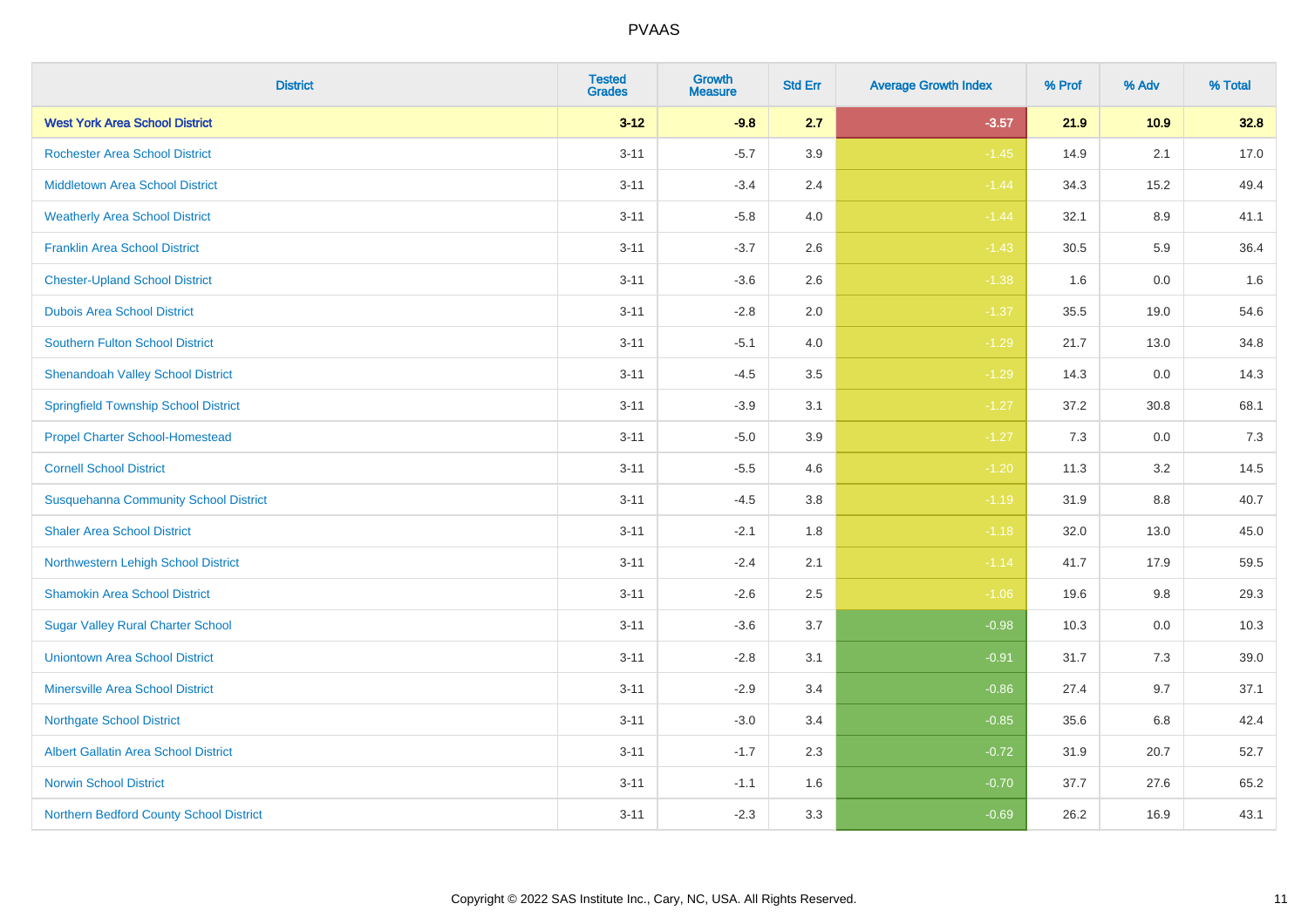| <b>District</b>                             | <b>Tested</b><br><b>Grades</b> | <b>Growth</b><br><b>Measure</b> | <b>Std Err</b> | <b>Average Growth Index</b> | % Prof | % Adv | % Total |
|---------------------------------------------|--------------------------------|---------------------------------|----------------|-----------------------------|--------|-------|---------|
| <b>West York Area School District</b>       | $3 - 12$                       | $-9.8$                          | 2.7            | $-3.57$                     | 21.9   | 10.9  | 32.8    |
| <b>New Brighton Area School District</b>    | $3 - 11$                       | $-2.1$                          | 3.2            | $-0.65$                     | 31.5   | 11.1  | 42.6    |
| Propel Charter School - Braddock Hills      | $3 - 11$                       | $-2.1$                          | 3.3            | $-0.63$                     | 4.8    | 3.2   | 8.1     |
| <b>Lebanon School District</b>              | $3 - 11$                       | $-1.2$                          | 1.9            | $-0.63$                     | 15.2   | 6.4   | 21.6    |
| <b>Carlynton School District</b>            | $3 - 11$                       | $-2.0$                          | 3.2            | $-0.62$                     | 27.9   | 5.2   | 33.1    |
| <b>Exeter Township School District</b>      | $3 - 11$                       | $-1.0$                          | 1.7            | $-0.58$                     | 27.2   | 15.6  | 42.8    |
| <b>South Eastern School District</b>        | $3 - 11$                       | $-1.0$                          | 1.8            | $-0.55$                     | 36.4   | 17.1  | 53.5    |
| <b>Highlands School District</b>            | $3 - 11$                       | $-1.3$                          | 2.3            | $-0.55$                     | 32.6   | 10.5  | 43.0    |
| <b>Lakeview School District</b>             | $3 - 11$                       | $-1.9$                          | 3.5            | $-0.53$                     | 41.5   | 12.3  | 53.8    |
| <b>York Academy Regional Charter School</b> | $3 - 11$                       | $-2.3$                          | 4.4            | $-0.52$                     | 23.5   | 2.0   | 25.5    |
| <b>Allegheny Valley School District</b>     | $3 - 11$                       | $-1.9$                          | 3.9            | $-0.48$                     | 31.8   | 11.4  | 43.2    |
| <b>Schuylkill Valley School District</b>    | $3 - 11$                       | $-1.0$                          | 2.2            | $-0.47$                     | 29.8   | 20.2  | 50.0    |
| <b>Chichester School District</b>           | $3 - 11$                       | $-1.8$                          | $4.2\,$        | $-0.44$                     | 40.0   | 14.0  | 54.0    |
| <b>Farrell Area School District</b>         | $3 - 11$                       | $-1.9$                          | 4.2            | $-0.44$                     | 9.3    | 11.6  | 20.9    |
| <b>Burrell School District</b>              | $3 - 11$                       | $-1.5$                          | 3.3            | $-0.44$                     | 27.8   | 17.7  | 45.6    |
| <b>Forest Area School District</b>          | $3 - 11$                       | $-1.8$                          | 4.7            | $-0.37$                     | 18.9   | 15.1  | 34.0    |
| <b>Westmont Hilltop School District</b>     | $3 - 11$                       | $-1.0$                          | 2.8            | $-0.36$                     | 33.3   | 14.7  | 48.0    |
| <b>Pine Grove Area School District</b>      | $3 - 11$                       | $-1.1$                          | 3.0            | $-0.36$                     | 29.5   | 14.3  | 43.8    |
| <b>Everett Area School District</b>         | $3 - 11$                       | $-1.1$                          | 3.1            | $-0.34$                     | 34.2   | 13.2  | 47.4    |
| <b>Palmerton Area School District</b>       | $3 - 11$                       | $-0.9$                          | 2.7            | $-0.34$                     | 34.3   | 14.3  | 48.6    |
| <b>Clairton City School District</b>        | $3 - 11$                       | $-1.6$                          | 5.0            | $-0.32$                     | 3.8    | 0.5   | 4.4     |
| South Allegheny School District             | $3 - 11$                       | $-0.9$                          | 3.1            | $-0.30$                     | 23.8   | 2.5   | 26.2    |
| Northern Lebanon School District            | $3 - 11$                       | $-0.7$                          | 2.3            | $-0.29$                     | 18.8   | 6.8   | 25.6    |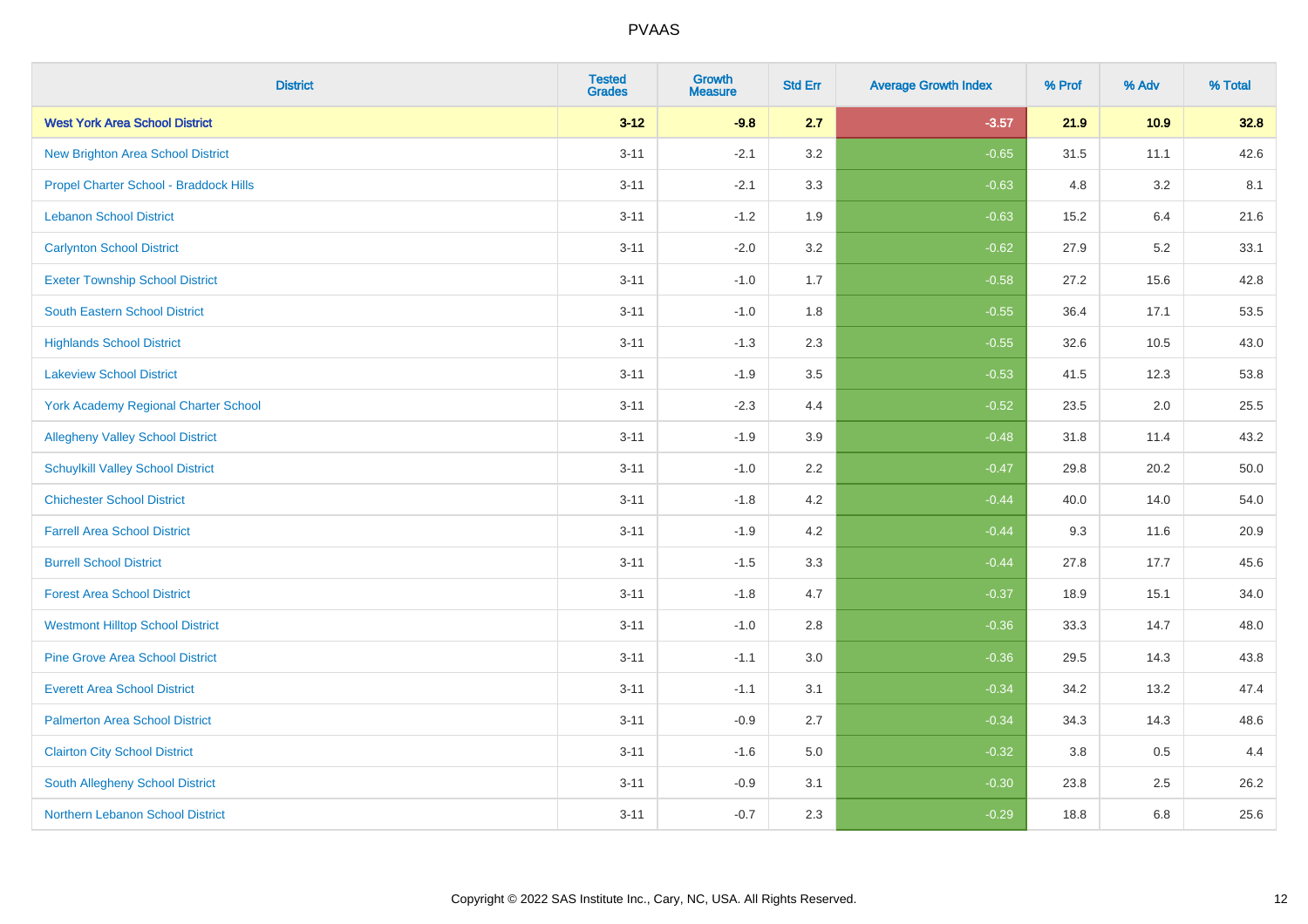| <b>District</b>                                  | <b>Tested</b><br><b>Grades</b> | <b>Growth</b><br><b>Measure</b> | <b>Std Err</b> | <b>Average Growth Index</b> | % Prof | % Adv   | % Total |
|--------------------------------------------------|--------------------------------|---------------------------------|----------------|-----------------------------|--------|---------|---------|
| <b>West York Area School District</b>            | $3 - 12$                       | $-9.8$                          | 2.7            | $-3.57$                     | 21.9   | 10.9    | 32.8    |
| <b>Blacklick Valley School District</b>          | $3 - 11$                       | $-0.9$                          | 3.9            | $-0.23$                     | 7.7    | 7.7     | 15.4    |
| <b>Claysburg-Kimmel School District</b>          | $3 - 11$                       | $-1.2$                          | 5.2            | $-0.22$                     | 5.0    | 0.0     | $5.0$   |
| Jeannette City School District                   | $3 - 11$                       | $-0.7$                          | 3.4            | $-0.20$                     | 26.8   | 4.1     | 30.9    |
| South Side Area School District                  | $3 - 11$                       | $-0.6$                          | 3.1            | $-0.19$                     | 24.0   | 28.0    | 52.0    |
| <b>Central Greene School District</b>            | $3 - 11$                       | $-0.4$                          | 2.5            | $-0.15$                     | 27.8   | 14.8    | 42.6    |
| <b>Greencastle-Antrim School District</b>        | $3 - 11$                       | $-0.3$                          | 2.0            | $-0.14$                     | 30.9   | 22.2    | 53.1    |
| <b>Otto-Eldred School District</b>               | $3 - 11$                       | $-0.5$                          | 3.5            | $-0.13$                     | 35.8   | 10.5    | 46.3    |
| <b>Fairfield Area School District</b>            | $3 - 11$                       | $-0.5$                          | 3.6            | $-0.13$                     | 43.9   | 6.1     | 50.0    |
| <b>Wilson Area School District</b>               | $3 - 11$                       | $-0.3$                          | 2.4            | $-0.12$                     | 35.4   | 14.6    | 50.0    |
| <b>Harrisburg City School District</b>           | $3 - 11$                       | $-0.2$                          | 2.0            | $-0.11$                     | 6.0    | 2.0     | 8.0     |
| <b>Brockway Area School District</b>             | $3 - 11$                       | $-0.4$                          | 3.5            | $-0.11$                     | 41.2   | 13.8    | 55.0    |
| Northern Cambria School District                 | $3 - 11$                       | $-0.3$                          | 3.4            | $-0.09$                     | 26.5   | $1.2\,$ | 27.7    |
| <b>Warren County School District</b>             | $3 - 11$                       | $-0.1$                          | 1.6            | $-0.06$                     | 26.7   | 9.7     | 36.4    |
| Southern Tioga School District                   | $3 - 11$                       | $-0.1$                          | 2.8            | $-0.03$                     | 26.3   | 10.3    | 36.6    |
| Penn Hills School District                       | $3 - 11$                       | 0.0                             | 2.4            | 0.02                        | 18.4   | 7.1     | 25.6    |
| Community Academy Of Philadelphia Charter School | $3 - 11$                       | 0.1                             | 2.6            | 0.06                        | 9.7    | 2.6     | 12.4    |
| <b>Tidioute Community Charter School</b>         | $3 - 11$                       | 0.8                             | 4.4            | 0.19                        | 18.1   | 6.9     | 25.0    |
| <b>Hamburg Area School District</b>              | $3 - 11$                       | 0.6                             | 2.4            | 0.25                        | 28.0   | 15.5    | 43.6    |
| <b>Shippensburg Area School District</b>         | $3 - 11$                       | 0.5                             | 1.8            | 0.26                        | 23.5   | 22.8    | 46.3    |
| Jersey Shore Area School District                | $3 - 11$                       | 0.7                             | 2.5            | 0.27                        | 39.3   | 13.6    | 52.9    |
| <b>New Foundations Charter School</b>            | $3 - 11$                       | 0.6                             | 2.2            | 0.29                        | 22.4   | 4.0     | 26.4    |
| <b>Hopewell Area School District</b>             | $3 - 11$                       | 0.8                             | 2.6            | 0.31                        | 34.5   | 12.4    | 46.9    |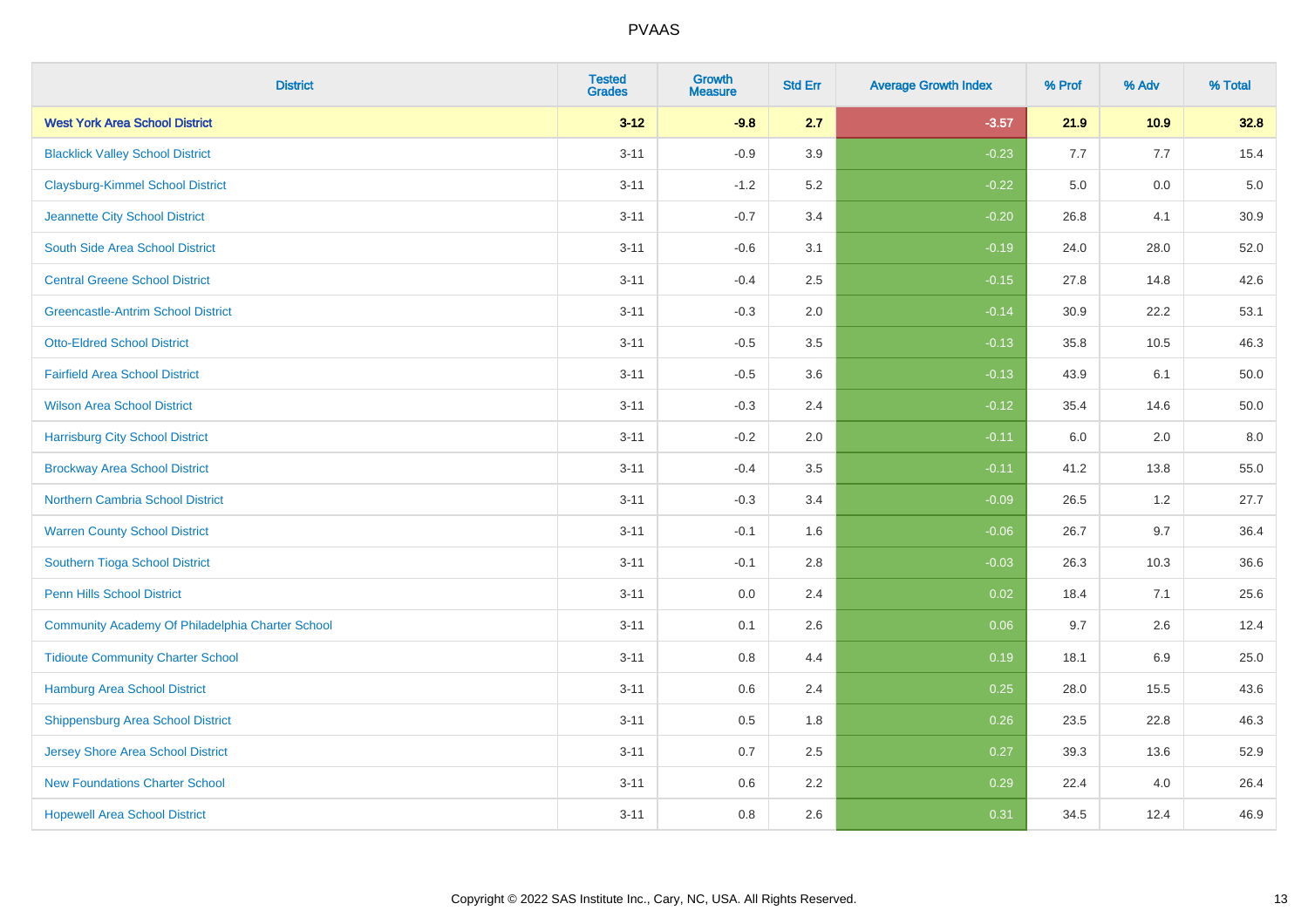| <b>District</b>                                | <b>Tested</b><br><b>Grades</b> | <b>Growth</b><br><b>Measure</b> | <b>Std Err</b> | <b>Average Growth Index</b> | % Prof | % Adv | % Total |
|------------------------------------------------|--------------------------------|---------------------------------|----------------|-----------------------------|--------|-------|---------|
| <b>West York Area School District</b>          | $3 - 12$                       | $-9.8$                          | 2.7            | $-3.57$                     | 21.9   | 10.9  | 32.8    |
| <b>North Star School District</b>              | $3 - 11$                       | 1.1                             | 3.3            | 0.34                        | 26.2   | 20.0  | 46.2    |
| <b>Wattsburg Area School District</b>          | $3 - 11$                       | 1.0                             | 2.7            | 0.36                        | 20.4   | 12.4  | 32.7    |
| <b>Upper Adams School District</b>             | $3 - 11$                       | $0.9\,$                         | 2.5            | 0.37                        | 33.0   | 17.0  | 50.0    |
| Pennsylvania Cyber Charter School              | $3 - 11$                       | 0.6                             | 1.5            | 0.37                        | 20.8   | 8.1   | 28.9    |
| <b>Reach Cyber Charter School</b>              | $3 - 11$                       | 1.4                             | 3.6            | 0.40                        | 32.9   | 15.2  | 48.1    |
| <b>Austin Area School District</b>             | $3 - 11$                       | 2.6                             | 6.0            | 0.43                        | 25.0   | 18.8  | 43.8    |
| <b>Brentwood Borough School District</b>       | $3 - 11$                       | 1.3                             | 3.0            | 0.44                        | 20.2   | 16.0  | 36.2    |
| Juniata Valley School District                 | $3 - 11$                       | 1.6                             | 3.2            | 0.51                        | 23.1   | 9.4   | 32.5    |
| Shenango Area School District                  | $3 - 11$                       | 1.7                             | 3.2            | 0.52                        | 41.4   | 13.8  | 55.3    |
| <b>Seneca Valley School District</b>           | $3 - 11$                       | 0.8                             | 1.4            | 0.54                        | 40.6   | 25.2  | 65.8    |
| <b>Oley Valley School District</b>             | $3 - 11$                       | 1.4                             | 2.4            | 0.56                        | 37.4   | 23.9  | 61.4    |
| <b>Upper Moreland Township School District</b> | $3 - 11$                       | 1.1                             | 2.0            | 0.56                        | 24.8   | 26.6  | 51.3    |
| <b>Bensalem Township School District</b>       | $3 - 11$                       | 1.0                             | 1.6            | 0.63                        | 24.3   | 10.7  | 34.9    |
| <b>Springfield School District</b>             | $3 - 11$                       | 1.2                             | 1.7            | 0.69                        | 31.8   | 25.2  | 56.9    |
| <b>Williams Valley School District</b>         | $3 - 11$                       | 2.6                             | 3.7            | 0.69                        | 17.0   | 5.1   | 22.0    |
| <b>Mercer Area School District</b>             | $3 - 11$                       | 2.2                             | 3.1            | 0.70                        | 24.4   | 11.8  | 36.2    |
| <b>Forest Hills School District</b>            | $3 - 11$                       | 1.8                             | 2.5            | 0.71                        | 28.8   | 10.3  | 39.1    |
| <b>Tunkhannock Area School District</b>        | $3 - 11$                       | 1.4                             | 2.0            | 0.71                        | 29.8   | 18.1  | 47.9    |
| <b>School Lane Charter School</b>              | $3 - 11$                       | 2.6                             | 3.6            | 0.72                        | 23.1   | 18.7  | 41.8    |
| <b>Lewisburg Area School District</b>          | $3 - 11$                       | 1.7                             | 2.4            | 0.72                        | 35.9   | 35.9  | 71.8    |
| <b>Penn-Delco School District</b>              | $3 - 11$                       | 1.3                             | 1.8            | 0.75                        | 26.5   | 12.6  | 39.1    |
| <b>Moon Area School District</b>               | $3 - 11$                       | 1.5                             | 1.8            | 0.86                        | 34.5   | 25.5  | 60.0    |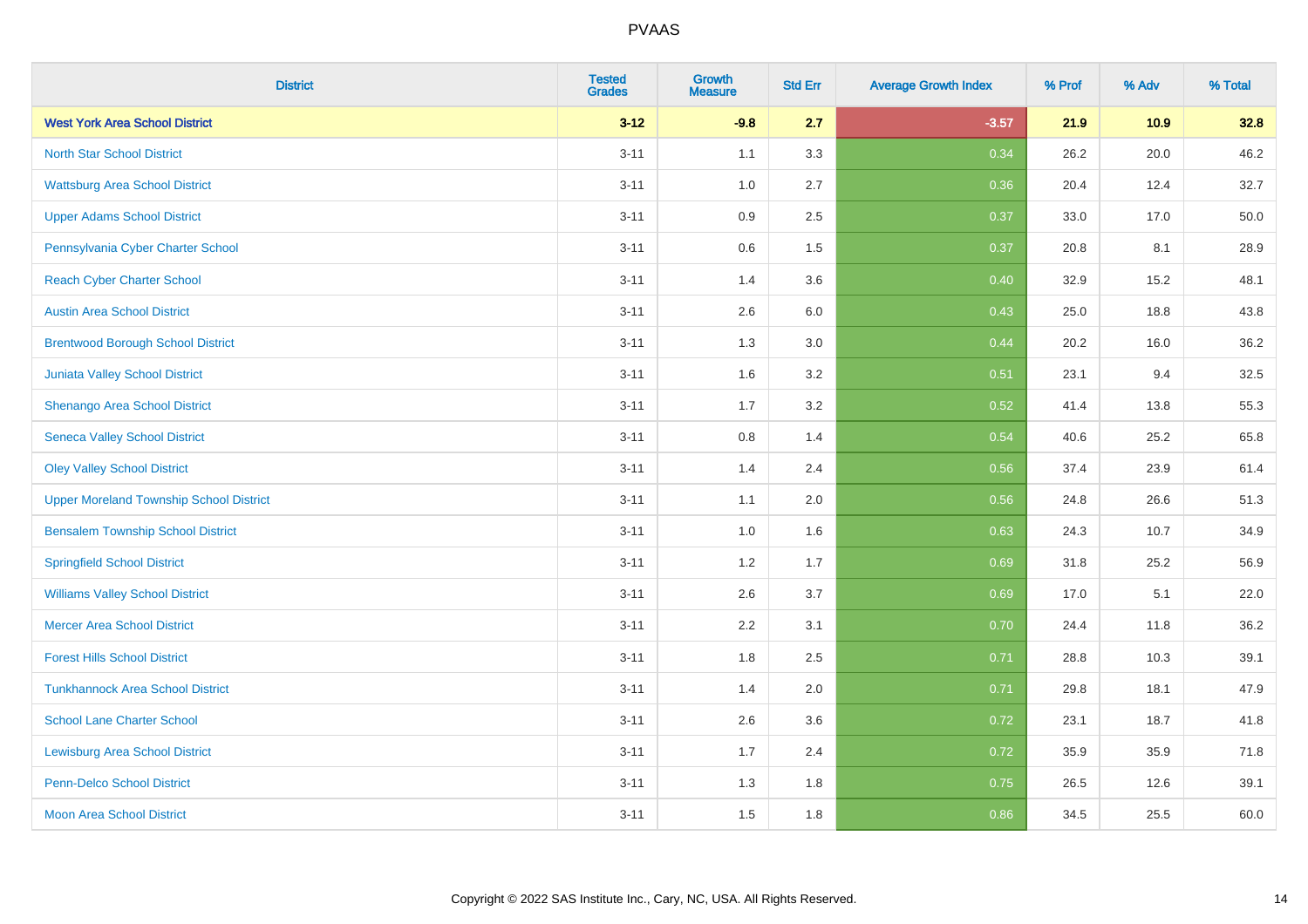| <b>District</b>                           | <b>Tested</b><br><b>Grades</b> | <b>Growth</b><br><b>Measure</b> | <b>Std Err</b> | <b>Average Growth Index</b> | % Prof | % Adv | % Total |
|-------------------------------------------|--------------------------------|---------------------------------|----------------|-----------------------------|--------|-------|---------|
| <b>West York Area School District</b>     | $3 - 12$                       | $-9.8$                          | 2.7            | $-3.57$                     | 21.9   | 10.9  | 32.8    |
| <b>Blackhawk School District</b>          | $3 - 11$                       | 2.0                             | 2.3            | 0.87                        | 34.6   | 20.7  | 55.3    |
| Aspira Bilingual Cyber Charter School     | $3 - 11$                       | 5.1                             | 5.8            | 0.87                        | 4.8    | 0.0   | 4.8     |
| Hope For Hyndman Charter School           | $3 - 11$                       | 5.1                             | 5.8            | 0.88                        | 14.3   | 7.1   | 21.4    |
| <b>Clarion Area School District</b>       | $3 - 11$                       | 3.2                             | 3.7            | 0.88                        | 31.7   | 13.3  | 45.0    |
| West Jefferson Hills School District      | $3 - 11$                       | 1.9                             | 1.9            | 0.99                        | 34.8   | 27.3  | 62.1    |
| <b>Galeton Area School District</b>       | $3 - 11$                       | 5.4                             | 5.4            | $1.01$                      | 33.3   | 22.2  | 55.6    |
| <b>Sharpsville Area School District</b>   | $3 - 11$                       | 3.8                             | 3.7            | 1.04                        | 41.1   | 23.2  | 64.3    |
| <b>Bermudian Springs School District</b>  | $3 - 11$                       | 2.5                             | 2.4            | 1.05                        | 31.8   | 23.5  | 55.3    |
| <b>Haverford Township School District</b> | $3 - 11$                       | 1.4                             | 1.4            | 1.05                        | 36.7   | 26.3  | 63.0    |
| <b>Athens Area School District</b>        | $3 - 11$                       | 2.6                             | 2.3            | 1.11                        | 34.9   | 12.3  | 47.3    |
| Esperanza Cyber Charter School            | $3 - 11$                       | 7.1                             | 6.1            | 1.15                        | 8.8    | 2.9   | 11.8    |
| <b>Solanco School District</b>            | $3 - 11$                       | 2.2                             | 1.8            | 1.18                        | 27.2   | 15.0  | 42.3    |
| Johnsonburg Area School District          | $3 - 11$                       | 5.0                             | 3.9            | 1.27                        | 35.5   | 11.8  | 47.4    |
| Pennsylvania Virtual Charter School       | $3 - 11$                       | 4.4                             | 3.4            | 1.31                        | 29.8   | 21.2  | 51.0    |
| <b>Ringgold School District</b>           | $3 - 11$                       | 2.9                             | 2.2            | 1.32                        | 23.8   | 13.3  | 37.1    |
| <b>Keystone School District</b>           | $3 - 11$                       | 7.8                             | 5.7            | 1.37                        | 35.0   | 45.0  | 80.0    |
| Philipsburg-Osceola Area School District  | $3 - 11$                       | 4.1                             | 3.0            | 1.37                        | 22.5   | 16.2  | 38.8    |
| <b>Western Wayne School District</b>      | $3 - 11$                       | 3.6                             | 2.6            | 1.39                        | 30.8   | 16.2  | 47.0    |
| <b>Midd-West School District</b>          | $3 - 11$                       | 3.6                             | 2.6            | 1.42                        | 28.6   | 25.0  | 53.6    |
| <b>Conestoga Valley School District</b>   | $3 - 11$                       | 2.4                             | 1.7            | 1.43                        | 35.0   | 23.5  | 58.5    |
| <b>Gateway School District</b>            | $3 - 11$                       | 3.1                             | 2.0            | 1.55                        | 35.7   | 18.5  | 54.2    |
| <b>Fort Leboeuf School District</b>       | $3 - 11$                       | 3.5                             | 2.2            | 1.58                        | 32.0   | 16.8  | 48.8    |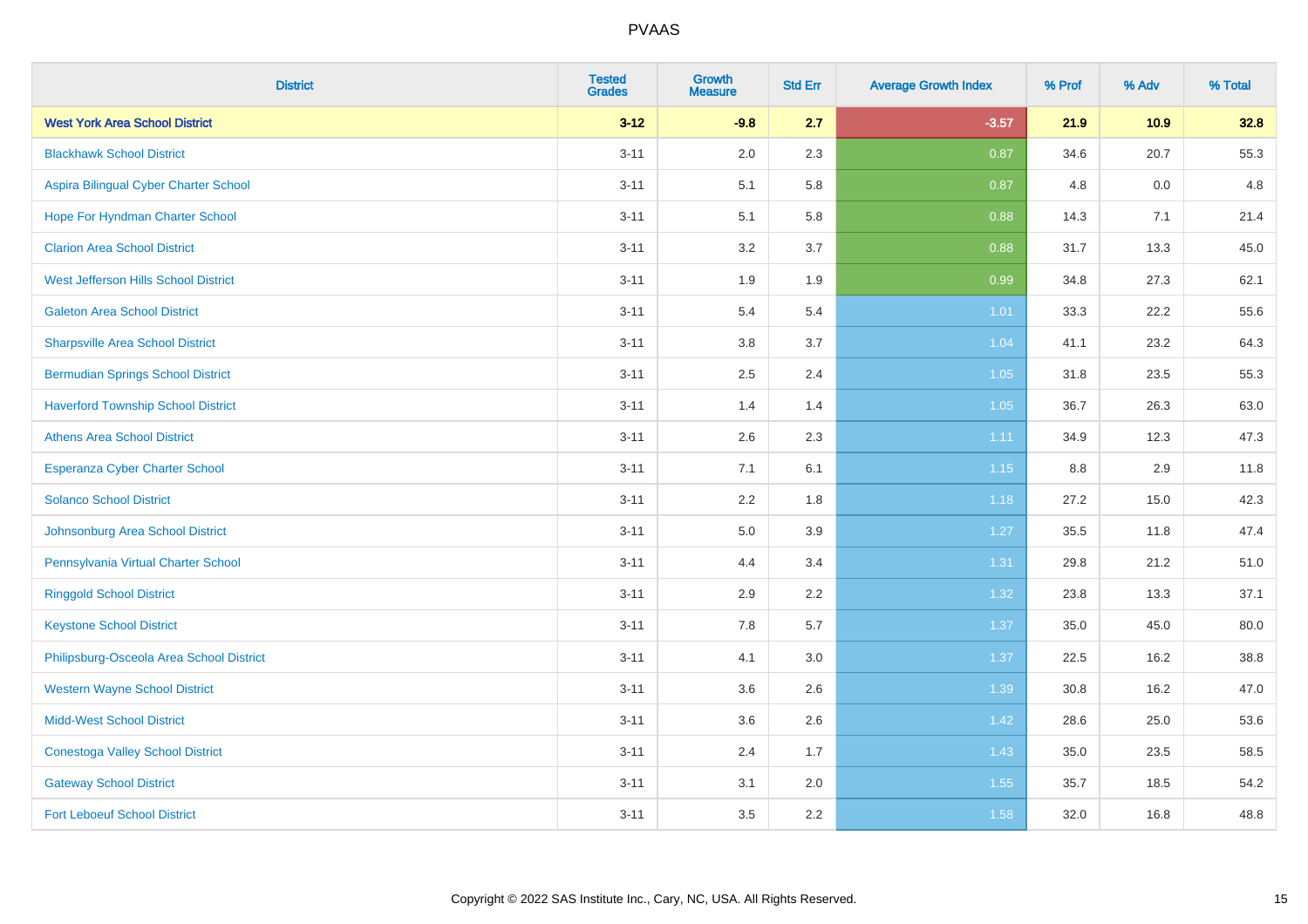| <b>District</b>                                | <b>Tested</b><br><b>Grades</b> | <b>Growth</b><br><b>Measure</b> | <b>Std Err</b> | <b>Average Growth Index</b> | % Prof | % Adv | % Total |
|------------------------------------------------|--------------------------------|---------------------------------|----------------|-----------------------------|--------|-------|---------|
| <b>West York Area School District</b>          | $3 - 12$                       | $-9.8$                          | 2.7            | $-3.57$                     | 21.9   | 10.9  | 32.8    |
| <b>Salisbury Township School District</b>      | $3 - 11$                       | 5.8                             | 3.6            | 1.62                        | 24.4   | 12.6  | 37.0    |
| <b>Halifax Area School District</b>            | $3 - 11$                       | 5.8                             | 3.5            | 1.64                        | 32.1   | 18.9  | 50.9    |
| <b>Penn-Trafford School District</b>           | $3 - 11$                       | 2.9                             | 1.8            | 1.68                        | 46.3   | 26.2  | 72.5    |
| <b>Port Allegany School District</b>           | $3 - 11$                       | 6.5                             | 3.7            | 1.74                        | 26.4   | 11.3  | 37.7    |
| Mt Lebanon School District                     | $3 - 11$                       | 2.4                             | 1.3            | 1.79                        | 39.3   | 37.4  | 76.8    |
| Leechburg Area School District                 | $3 - 11$                       | 7.0                             | 3.9            | 1.79                        | 37.7   | 4.9   | 42.6    |
| <b>Sayre Area School District</b>              | $3 - 11$                       | 5.8                             | 3.2            | 1.81                        | 30.3   | 21.0  | 51.3    |
| <b>Perkiomen Valley School District</b>        | $3 - 11$                       | 2.7                             | 1.5            | 1.83                        | 35.0   | 25.3  | 60.3    |
| <b>United School District</b>                  | $3 - 11$                       | 6.3                             | 3.3            | 1.89                        | 38.8   | 16.3  | 55.0    |
| <b>Eastern Lebanon County School District</b>  | $3 - 11$                       | 4.0                             | 2.1            | 1.89                        | 23.5   | 11.5  | 35.0    |
| <b>Spring Grove Area School District</b>       | $3 - 11$                       | 3.9                             | 2.0            | 1.90                        | 30.0   | 23.0  | 53.0    |
| South Middleton School District                | $3 - 11$                       | 4.4                             | 2.2            | 1.95                        | 31.1   | 16.4  | 47.5    |
| <b>Keystone Central School District</b>        | $3 - 11$                       | 3.6                             | 1.8            | 2.04                        | 27.1   | 14.6  | 41.8    |
| Northampton Area School District               | $3 - 11$                       | 3.2                             | 1.5            | 2.05                        | 29.8   | 17.9  | 47.7    |
| Northeastern York School District              | $3 - 11$                       | 3.8                             | 1.8            | 2.11                        | 32.7   | 21.0  | 53.7    |
| <b>Muncy School District</b>                   | $3 - 11$                       | 6.9                             | 3.3            | 2.12                        | 37.6   | 18.8  | 56.4    |
| <b>Brookville Area School District</b>         | $3 - 11$                       | 6.8                             | 3.1            | 2.19                        | 46.1   | 14.6  | 60.7    |
| Mastery Charter School - Hardy Williams        | $3 - 11$                       | 6.6                             | 3.0            | 2.21                        | 24.7   | 1.2   | 25.9    |
| <b>Blue Ridge School District</b>              | $3 - 11$                       | 8.3                             | 3.7            | 2.24                        | 29.6   | 9.3   | 38.9    |
| East Pennsboro Area School District            | $3 - 11$                       | 4.8                             | 2.1            | 2.26                        | 36.8   | 16.9  | 53.7    |
| <b>Brandywine Heights Area School District</b> | $3 - 11$                       | 5.8                             | 2.6            | 2.27                        | 27.7   | 28.6  | 56.2    |
| Huntingdon Area School District                | $3 - 11$                       | 5.8                             | 2.6            | 2.28                        | 27.8   | 17.4  | 45.2    |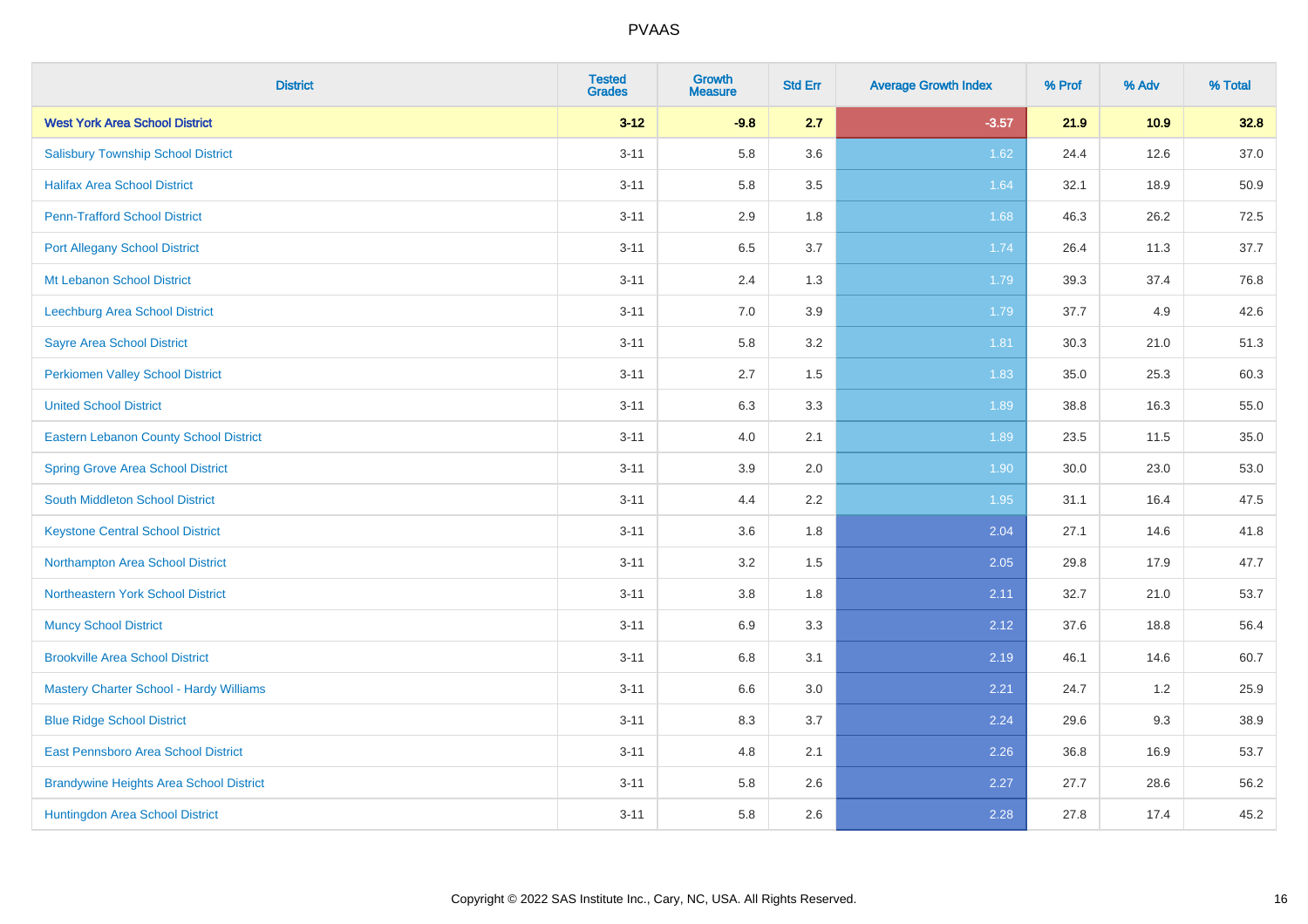| <b>District</b>                           | <b>Tested</b><br><b>Grades</b> | <b>Growth</b><br><b>Measure</b> | <b>Std Err</b> | <b>Average Growth Index</b> | % Prof | % Adv | % Total |
|-------------------------------------------|--------------------------------|---------------------------------|----------------|-----------------------------|--------|-------|---------|
| <b>West York Area School District</b>     | $3 - 12$                       | $-9.8$                          | 2.7            | $-3.57$                     | 21.9   | 10.9  | 32.8    |
| <b>Red Lion Area School District</b>      | $3 - 11$                       | 4.5                             | 1.9            | 2.31                        | 32.3   | 21.5  | 53.8    |
| <b>Bentworth School District</b>          | $3 - 11$                       | 7.0                             | 3.0            | 2.36                        | 26.6   | 17.0  | 43.6    |
| <b>Homer-Center School District</b>       | $3 - 11$                       | 8.8                             | 3.5            | 2.53                        | 38.0   | 17.7  | 55.8    |
| <b>Palisades School District</b>          | $3 - 11$                       | 7.7                             | 2.9            | 2.66                        | 27.8   | 20.3  | 48.1    |
| <b>Bedford Area School District</b>       | $3 - 11$                       | 6.4                             | 2.4            | 2.68                        | 31.0   | 20.6  | 51.6    |
| Saint Marys Area School District          | $3 - 11$                       | 6.0                             | 2.2            | 2.69                        | 35.4   | 18.3  | 53.7    |
| <b>Crawford Central School District</b>   | $3 - 11$                       | 5.7                             | 2.1            | 2.71                        | 26.4   | 15.8  | 42.1    |
| <b>Great Valley School District</b>       | $3 - 11$                       | 5.4                             | 2.0            | 2.77                        | 33.8   | 33.5  | 67.3    |
| <b>Canton Area School District</b>        | $3 - 11$                       | 8.4                             | 2.9            | 2.92                        | 13.8   | 23.0  | 36.8    |
| <b>Bald Eagle Area School District</b>    | $3 - 11$                       | 7.6                             | 2.5            | 3.00                        | 31.6   | 15.6  | 47.3    |
| <b>Line Mountain School District</b>      | $3 - 11$                       | 11.7                            | 3.9            | 3.01                        | 40.4   | 42.3  | 82.7    |
| <b>Lower Dauphin School District</b>      | $3 - 11$                       | 5.3                             | 1.8            | 3.03                        | 30.6   | 26.8  | 57.5    |
| <b>Upper Perkiomen School District</b>    | $3 - 11$                       | 5.7                             | 1.9            | 3.04                        | 25.4   | 19.9  | 45.4    |
| <b>Greenwood School District</b>          | $3 - 11$                       | 11.3                            | 3.6            | 3.14                        | 31.2   | 32.8  | 63.9    |
| <b>Avon Grove Charter School</b>          | $3 - 11$                       | 9.8                             | 3.1            | 3.18                        | 32.4   | 26.0  | 58.4    |
| <b>Penncrest School District</b>          | $3 - 11$                       | 6.0                             | 1.9            | 3.24                        | 31.1   | 16.9  | 48.0    |
| <b>Upper Dauphin Area School District</b> | $3 - 11$                       | 16.5                            | 5.1            | 3.26                        | 37.5   | 26.8  | 64.3    |
| <b>Steel Valley School District</b>       | $3 - 11$                       | 11.1                            | 3.3            | 3.33                        | 34.8   | 10.1  | 44.9    |
| South Fayette Township School District    | $3 - 11$                       | 6.0                             | 1.8            | 3.33                        | 32.2   | 38.3  | 70.5    |
| <b>Bellefonte Area School District</b>    | $3 - 11$                       | 6.7                             | 2.0            | 3.34                        | 28.8   | 21.5  | 50.2    |
| <b>Conrad Weiser Area School District</b> | $3 - 11$                       | 7.1                             | 2.1            | 3.34                        | 28.2   | 14.4  | 42.6    |
| <b>Wilmington Area School District</b>    | $3 - 11$                       | 11.1                            | 3.3            | 3.37                        | 29.8   | 26.2  | 56.0    |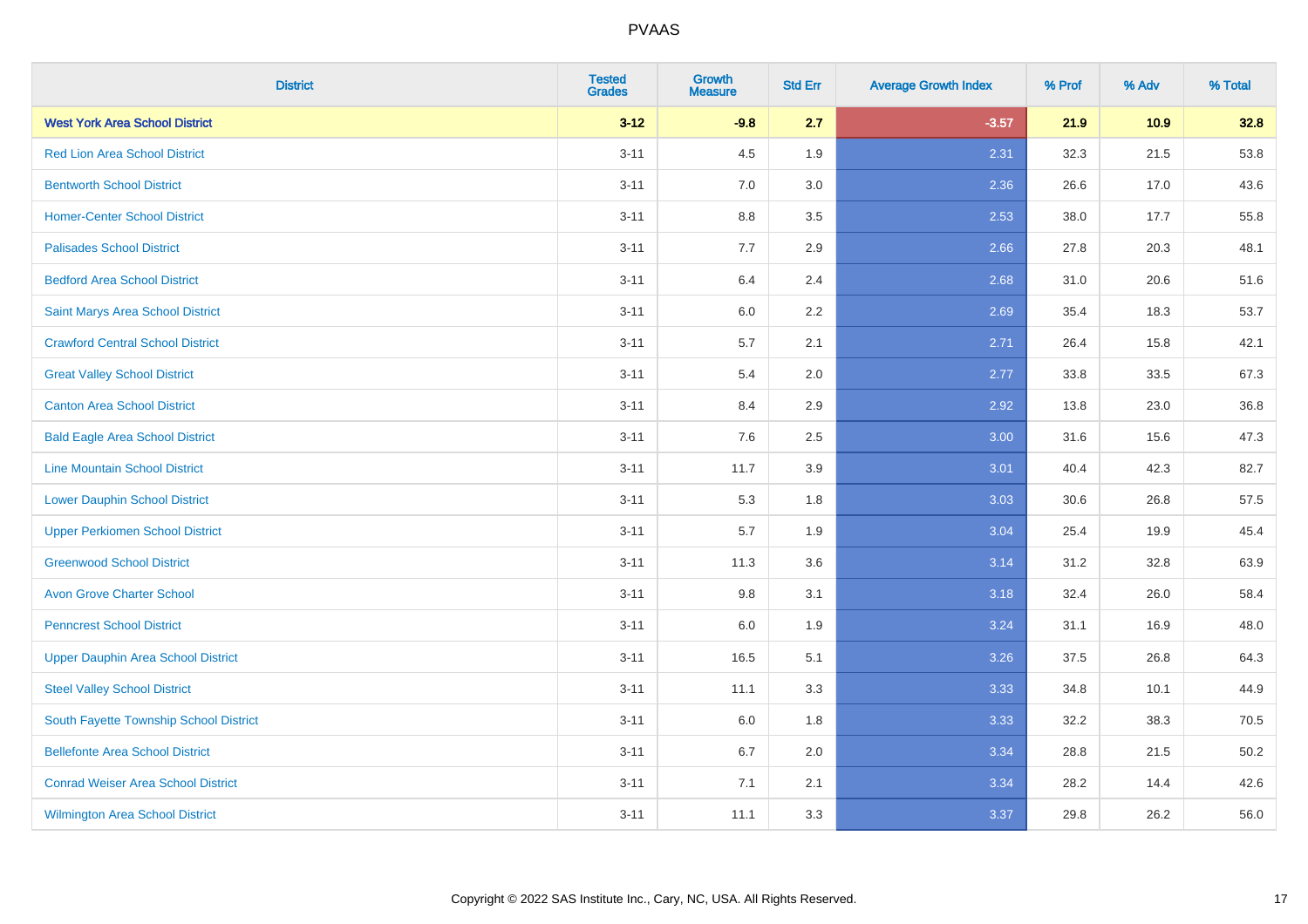| <b>District</b>                                | <b>Tested</b><br><b>Grades</b> | <b>Growth</b><br><b>Measure</b> | <b>Std Err</b> | <b>Average Growth Index</b> | % Prof | % Adv   | % Total |
|------------------------------------------------|--------------------------------|---------------------------------|----------------|-----------------------------|--------|---------|---------|
| <b>West York Area School District</b>          | $3 - 12$                       | $-9.8$                          | 2.7            | $-3.57$                     | 21.9   | 10.9    | 32.8    |
| <b>Fairview School District</b>                | $3 - 11$                       | 8.3                             | 2.4            | 3.43                        | 41.9   | 34.9    | 76.7    |
| <b>North Pocono School District</b>            | $3 - 11$                       | 13.1                            | 3.7            | 3.54                        | 31.4   | 33.3    | 64.7    |
| <b>York Suburban School District</b>           | $3 - 11$                       | 7.4                             | 2.1            | 3.55                        | 24.9   | 31.2    | 56.1    |
| Oil City Area School District                  | $3 - 11$                       | 8.6                             | 2.4            | 3.56                        | 29.1   | 13.1    | 42.2    |
| <b>Reading School District</b>                 | $3 - 11$                       | 4.3                             | 1.2            | 3.71                        | 16.8   | $6.0\,$ | 22.8    |
| <b>Spring Cove School District</b>             | $3 - 11$                       | 9.1                             | 2.4            | 3.77                        | 31.8   | 25.4    | 57.1    |
| <b>Hampton Township School District</b>        | $3 - 11$                       | 7.4                             | 2.0            | 3.79                        | 37.9   | 39.2    | 77.0    |
| <b>Hazleton Area School District</b>           | $3 - 11$                       | 6.0                             | 1.6            | 3.85                        | 20.5   | 9.0     | 29.5    |
| <b>Warrior Run School District</b>             | $3 - 11$                       | 10.5                            | 2.7            | 3.86                        | 34.1   | 16.8    | 50.9    |
| <b>Dallas School District</b>                  | $3 - 11$                       | 8.1                             | 2.1            | 3.87                        | 32.4   | 22.4    | 54.8    |
| <b>Phoenixville Area School District</b>       | $3 - 11$                       | 7.3                             | 1.8            | 3.96                        | 32.3   | 27.6    | 59.8    |
| Abington Heights School District               | $3 - 11$                       | 6.7                             | 1.7            | 4.00                        | 33.8   | 31.7    | 65.5    |
| Downingtown Area School District               | $3 - 11$                       | 4.4                             | 1.1            | 4.06                        | 30.1   | 32.0    | 62.2    |
| <b>Ephrata Area School District</b>            | $3 - 11$                       | 6.8                             | 1.7            | 4.08                        | 31.6   | 17.1    | 48.8    |
| <b>Valley View School District</b>             | $3 - 11$                       | 9.3                             | 2.2            | 4.18                        | 26.6   | 23.1    | 49.7    |
| <b>Laurel School District</b>                  | $3 - 11$                       | 13.0                            | 3.1            | 4.19                        | 30.3   | 15.7    | 46.1    |
| Pennsylvania Leadership Charter School         | $3 - 11$                       | 8.0                             | 1.9            | 4.22                        | 33.1   | 27.8    | 60.9    |
| <b>Wallenpaupack Area School District</b>      | $3 - 11$                       | 8.8                             | 2.1            | 4.28                        | 28.5   | 18.9    | 47.4    |
| <b>Coudersport Area School District</b>        | $3 - 11$                       | 14.8                            | 3.4            | 4.33                        | 34.7   | 28.0    | 62.7    |
| <b>Lower Moreland Township School District</b> | $3 - 11$                       | 8.7                             | 2.0            | 4.35                        | 38.2   | 33.2    | 71.4    |
| <b>Pennsbury School District</b>               | $3 - 11$                       | 5.6                             | 1.3            | 4.38                        | 37.7   | 27.7    | 65.4    |
| Northern York County School District           | $3 - 11$                       | 8.4                             | 1.8            | 4.63                        | 24.3   | 23.1    | 47.4    |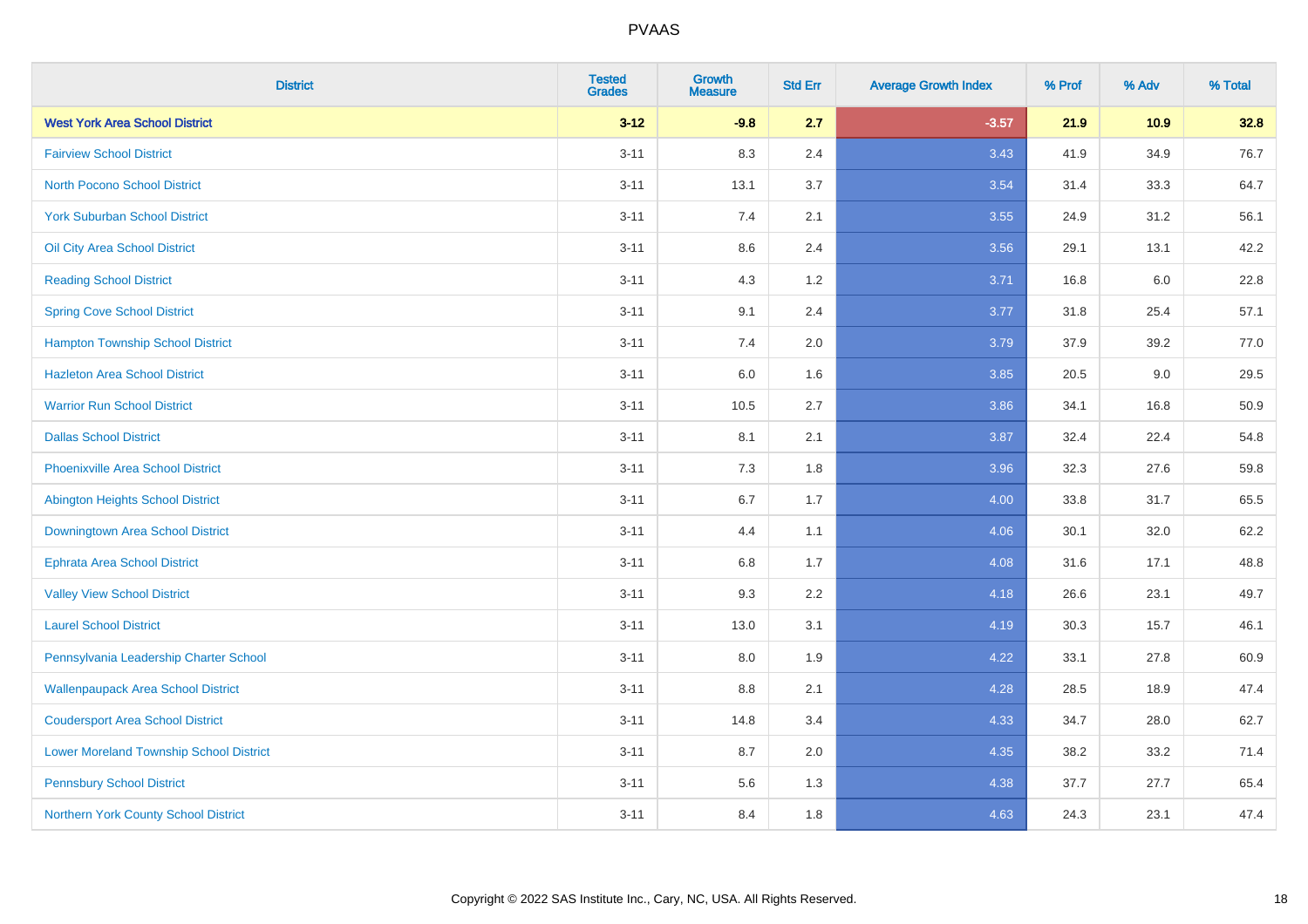| <b>District</b>                              | <b>Tested</b><br><b>Grades</b> | <b>Growth</b><br><b>Measure</b> | <b>Std Err</b> | <b>Average Growth Index</b> | % Prof | % Adv | % Total |
|----------------------------------------------|--------------------------------|---------------------------------|----------------|-----------------------------|--------|-------|---------|
| <b>West York Area School District</b>        | $3 - 12$                       | $-9.8$                          | 2.7            | $-3.57$                     | 21.9   | 10.9  | 32.8    |
| <b>Stroudsburg Area School District</b>      | $3 - 11$                       | 7.5                             | 1.6            | 4.70                        | 30.4   | 18.3  | 48.7    |
| <b>West Perry School District</b>            | $3 - 11$                       | 11.0                            | 2.3            | 4.76                        | 26.9   | 20.5  | 47.4    |
| <b>Lakeland School District</b>              | $3 - 11$                       | 13.3                            | 2.8            | 4.80                        | 22.2   | 21.2  | 43.4    |
| <b>Penn Manor School District</b>            | $3 - 11$                       | 7.1                             | 1.5            | 4.82                        | 26.7   | 20.5  | 47.2    |
| <b>Iroquois School District</b>              | $3 - 11$                       | 13.6                            | 2.8            | 4.83                        | 33.3   | 16.0  | 49.4    |
| <b>Lehighton Area School District</b>        | $3 - 11$                       | 11.4                            | 2.4            | 4.84                        | 30.5   | 24.9  | 55.3    |
| <b>Belle Vernon Area School District</b>     | $3 - 11$                       | 11.1                            | 2.3            | 4.88                        | 31.6   | 25.4  | 57.1    |
| <b>Quaker Valley School District</b>         | $3 - 11$                       | 12.2                            | 2.5            | 4.90                        | 39.5   | 26.4  | 65.9    |
| <b>Berlin Brothersvalley School District</b> | $3 - 11$                       | 19.6                            | 4.0            | 4.93                        | 28.3   | 41.3  | 69.6    |
| <b>West Branch Area School District</b>      | $3 - 11$                       | 17.0                            | 3.3            | 5.20                        | 47.1   | 19.1  | 66.2    |
| <b>Cornwall-Lebanon School District</b>      | $3 - 11$                       | 8.2                             | 1.6            | 5.24                        | 28.0   | 20.5  | 48.6    |
| Lake-Lehman School District                  | $3 - 11$                       | 14.9                            | 2.8            | 5.34                        | 25.8   | 22.5  | 48.3    |
| <b>Pine-Richland School District</b>         | $3 - 11$                       | 9.3                             | 1.7            | 5.56                        | 42.3   | 35.8  | 78.1    |
| <b>Pequea Valley School District</b>         | $3 - 11$                       | 18.0                            | 3.1            | 5.74                        | 29.2   | 37.5  | 66.7    |
| <b>Harbor Creek School District</b>          | $3 - 11$                       | 13.4                            | 2.3            | 5.80                        | 34.5   | 40.7  | 75.2    |
| <b>Punxsutawney Area School District</b>     | $3 - 11$                       | 15.8                            | 2.7            | 5.83                        | 18.6   | 29.0  | 47.6    |
| <b>Indiana Area School District</b>          | $3 - 11$                       | 12.0                            | 2.0            | 5.98                        | 30.0   | 30.4  | 60.3    |
| <b>Agora Cyber Charter School</b>            | $3 - 11$                       | 14.6                            | 2.4            | 6.03                        | 24.7   | 19.5  | 44.2    |
| <b>Franklin Regional School District</b>     | $3 - 11$                       | 11.3                            | 1.8            | 6.13                        | 30.0   | 35.0  | 65.0    |
| <b>Tuscarora School District</b>             | $3 - 11$                       | 13.4                            | 2.2            | 6.20                        | 37.1   | 26.3  | 63.4    |
| <b>Armstrong School District</b>             | $3 - 11$                       | 9.8                             | 1.6            | 6.22                        | 32.8   | 24.6  | 57.4    |
| <b>Cocalico School District</b>              | $3 - 11$                       | 12.3                            | 1.9            | 6.48                        | 28.2   | 32.3  | 60.5    |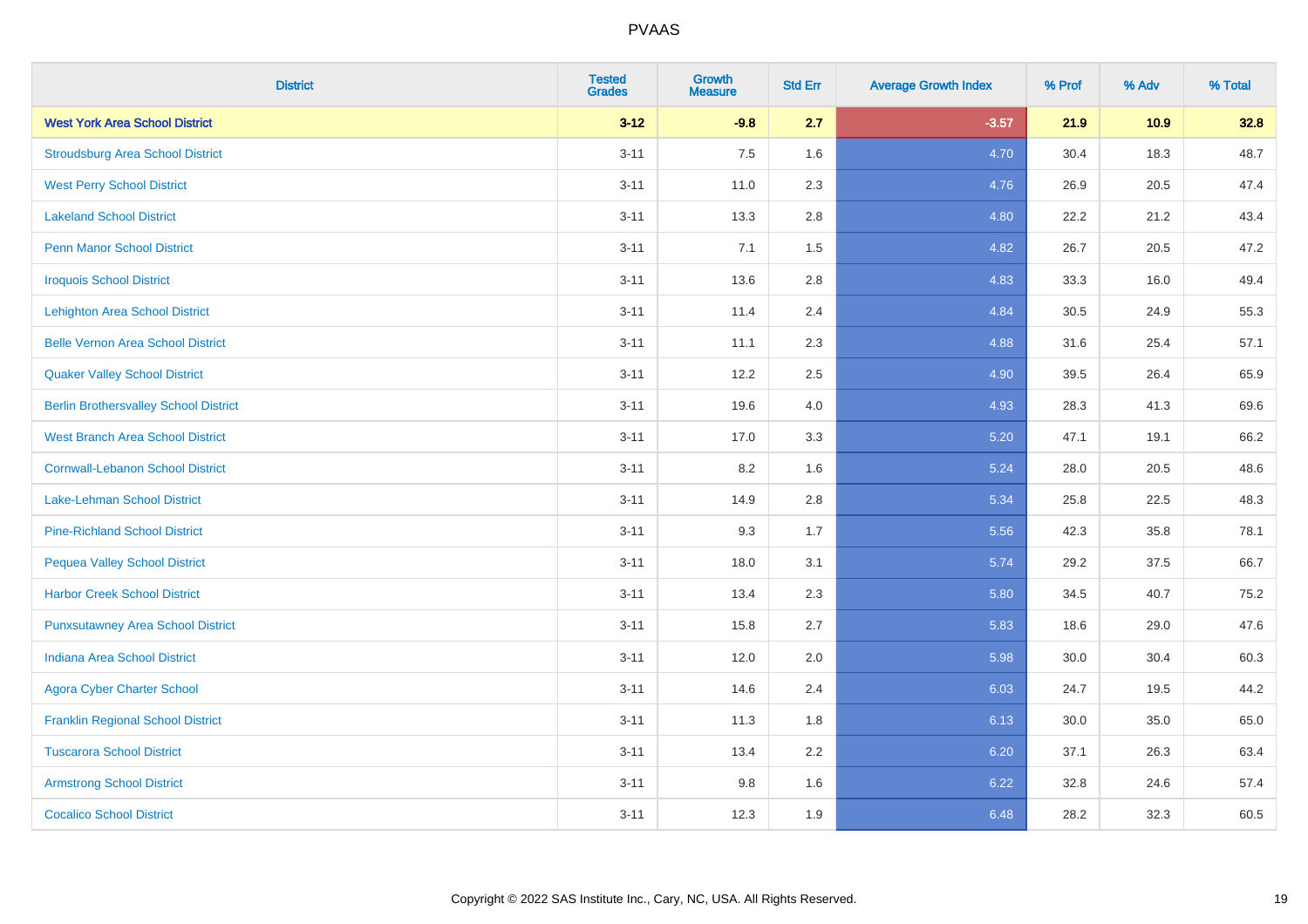| <b>District</b>                               | <b>Tested</b><br><b>Grades</b> | <b>Growth</b><br><b>Measure</b> | <b>Std Err</b> | <b>Average Growth Index</b> | % Prof | % Adv | % Total |
|-----------------------------------------------|--------------------------------|---------------------------------|----------------|-----------------------------|--------|-------|---------|
| <b>West York Area School District</b>         | $3 - 12$                       | $-9.8$                          | 2.7            | $-3.57$                     | 21.9   | 10.9  | 32.8    |
| <b>Manheim Central School District</b>        | $3 - 11$                       | 12.8                            | 2.0            | 6.52                        | 27.8   | 35.4  | 63.2    |
| <b>Neshaminy School District</b>              | $3 - 11$                       | 8.6                             | 1.3            | 6.56                        | 31.3   | 23.9  | 55.2    |
| <b>Millcreek Township School District</b>     | $3 - 11$                       | 9.1                             | 1.4            | 6.61                        | 34.5   | 30.1  | 64.6    |
| <b>Methacton School District</b>              | $3 - 11$                       | 11.0                            | 1.6            | 6.94                        | 36.0   | 33.6  | 69.6    |
| <b>Whitehall-Coplay School District</b>       | $3 - 11$                       | 11.8                            | 1.7            | 7.06                        | 32.3   | 21.7  | 54.0    |
| <b>Upper Merion Area School District</b>      | $3 - 11$                       | 14.0                            | 2.0            | 7.15                        | 34.4   | 32.6  | 67.0    |
| <b>Danville Area School District</b>          | $3 - 11$                       | 18.4                            | 2.6            | 7.19                        | 32.0   | 46.1  | 78.1    |
| <b>Mountain View School District</b>          | $3 - 11$                       | 24.2                            | 3.4            | 7.20                        | 45.8   | 37.3  | 83.0    |
| <b>East Penn School District</b>              | $3 - 11$                       | 8.9                             | $1.2\,$        | 7.61                        | 32.8   | 26.4  | 59.2    |
| <b>Mifflin County School District</b>         | $3 - 11$                       | 12.3                            | 1.6            | 7.69                        | 35.1   | 15.1  | 50.3    |
| <b>Upper Saint Clair School District</b>      | $3 - 11$                       | 13.8                            | 1.8            | 7.86                        | 32.2   | 44.5  | 76.7    |
| <b>Peters Township School District</b>        | $3 - 11$                       | 14.1                            | 1.7            | 8.16                        | 35.2   | 41.6  | 76.8    |
| <b>Saucon Valley School District</b>          | $3 - 11$                       | 18.9                            | 2.2            | 8.48                        | 26.0   | 39.6  | 65.6    |
| <b>Southern York County School District</b>   | $3 - 11$                       | 15.5                            | 1.8            | 8.48                        | 37.6   | 29.2  | 66.8    |
| <b>Marple Newtown School District</b>         | $3 - 11$                       | 20.6                            | 2.3            | 8.95                        | 31.1   | 42.7  | 73.8    |
| Palmyra Area School District                  | $3 - 11$                       | 16.2                            | 1.8            | 9.02                        | 38.8   | 34.0  | 72.8    |
| <b>Unionville-Chadds Ford School District</b> | $3 - 11$                       | 15.8                            | 1.7            | 9.12                        | 31.2   | 48.0  | 79.2    |
| <b>Wayne Highlands School District</b>        | $3 - 11$                       | 22.5                            | 2.5            | 9.16                        | 33.8   | 40.4  | 74.2    |
| Fox Chapel Area School District               | $3 - 11$                       | 17.6                            | 1.9            | 9.47                        | 22.9   | 52.0  | 74.9    |
| <b>Delaware Valley School District</b>        | $3 - 11$                       | 15.7                            | 1.6            | 9.62                        | 36.7   | 32.1  | 68.8    |
| New Hope-Solebury School District             | $3 - 11$                       | 28.8                            | 2.9            | 9.77                        | 31.6   | 50.0  | 81.6    |
| <b>Hempfield School District</b>              | $3 - 11$                       | 13.4                            | 1.3            | 10.53                       | 29.9   | 36.8  | 66.7    |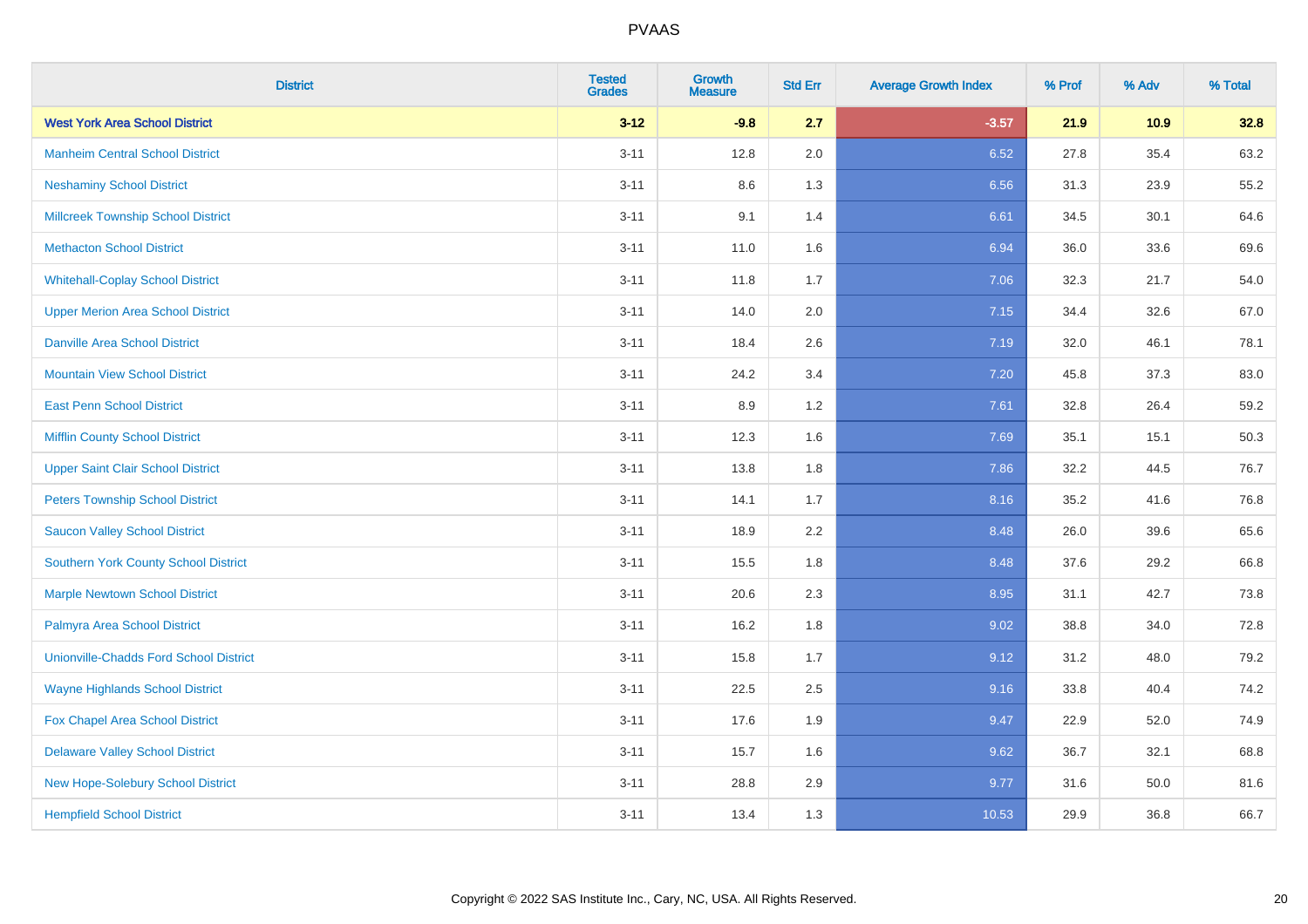| <b>District</b>                           | <b>Tested</b><br><b>Grades</b> | <b>Growth</b><br><b>Measure</b> | <b>Std Err</b> | <b>Average Growth Index</b> | % Prof | % Adv | % Total |
|-------------------------------------------|--------------------------------|---------------------------------|----------------|-----------------------------|--------|-------|---------|
| <b>West York Area School District</b>     | $3 - 12$                       | $-9.8$                          | 2.7            | $-3.57$                     | 21.9   | 10.9  | 32.8    |
| <b>Warwick School District</b>            | $3 - 11$                       | 21.7                            | 1.8            | 11.76                       | 27.7   | 36.3  | 64.0    |
| <b>Littlestown Area School District</b>   | $3 - 11$                       | 28.7                            | 2.4            | 11.83                       | 38.4   | 29.3  | 67.7    |
| <b>Council Rock School District</b>       | $3 - 11$                       | 13.5                            | 1.1            | 12.27                       | 32.0   | 35.4  | 67.4    |
| <b>Souderton Area School District</b>     | $3 - 11$                       | 18.5                            | 1.4            | 12.86                       | 39.2   | 31.2  | 70.4    |
| <b>Colonial School District</b>           | $3 - 11$                       | 22.1                            | 1.6            | 13.55                       | 27.2   | 43.5  | 70.6    |
| <b>Spring-Ford Area School District</b>   | $3 - 11$                       | 16.6                            | 1.2            | 14.02                       | 30.4   | 45.3  | 75.7    |
| <b>Dallastown Area School District</b>    | $3 - 11$                       | 19.9                            | 1.4            | 14.14                       | 36.8   | 34.2  | 71.0    |
| <b>North Allegheny School District</b>    | $3 - 11$                       | 18.0                            | 1.3            | 14.25                       | 30.5   | 42.9  | 73.4    |
| <b>Lower Merion School District</b>       | $3 - 11$                       | 18.9                            | 1.2            | 15.42                       | 29.4   | 48.6  | 78.0    |
| <b>North Penn School District</b>         | $3 - 11$                       | 17.6                            | 1.0            | 17.53                       | 30.8   | 35.7  | 66.4    |
| <b>Central Bucks School District</b>      | $3 - 11$                       | 15.5                            | 0.9            | 17.94                       | 34.8   | 41.4  | 76.2    |
| <b>State College Area School District</b> | $3 - 11$                       | 24.5                            | 1.3            | 18.59                       | 31.9   | 46.9  | 78.8    |
| Norristown Area School District           | $3 - 12$                       | $-25.4$                         | 1.7            | $-15.35$                    | 10.6   | 1.8   | 12.4    |
| Philadelphia City School District         | $3 - 12$                       | $-7.8$                          | $0.6\,$        | $-13.43$                    | 16.4   | 6.5   | 22.9    |
| <b>Allentown City School District</b>     | $3 - 12$                       | $-16.9$                         | 1.4            | $-12.37$                    | 5.9    | 0.4   | 6.3     |
| <b>York City School District</b>          | $3 - 12$                       | $-17.7$                         | 1.8            | $-10.05$                    | 3.2    | 0.7   | 3.9     |
| Ambridge Area School District             | $3 - 12$                       | $-19.4$                         | 2.5            | $-7.64$                     | 23.2   | 5.6   | 28.9    |
| <b>Lancaster School District</b>          | $3-12$                         | $-10.0$                         | 1.4            | $-7.22$                     | 9.0    | 3.9   | 12.8    |
| <b>Hempfield Area School District</b>     | $3-12$                         | $-10.2$                         | 1.6            | $-6.37$                     | 28.1   | 19.2  | 47.3    |
| <b>New Castle Area School District</b>    | $3 - 12$                       | $-13.6$                         | 2.3            | $-5.99$                     | 17.6   | 2.0   | 19.5    |
| <b>West Mifflin Area School District</b>  | $3 - 12$                       | $-11.9$                         | 2.5            | $-4.77$                     | 15.9   | 4.0   | 19.9    |
| <b>Interboro School District</b>          | $3-12$                         | $-8.4$                          | 2.0            | $-4.27$                     | 27.6   | 6.4   | 34.1    |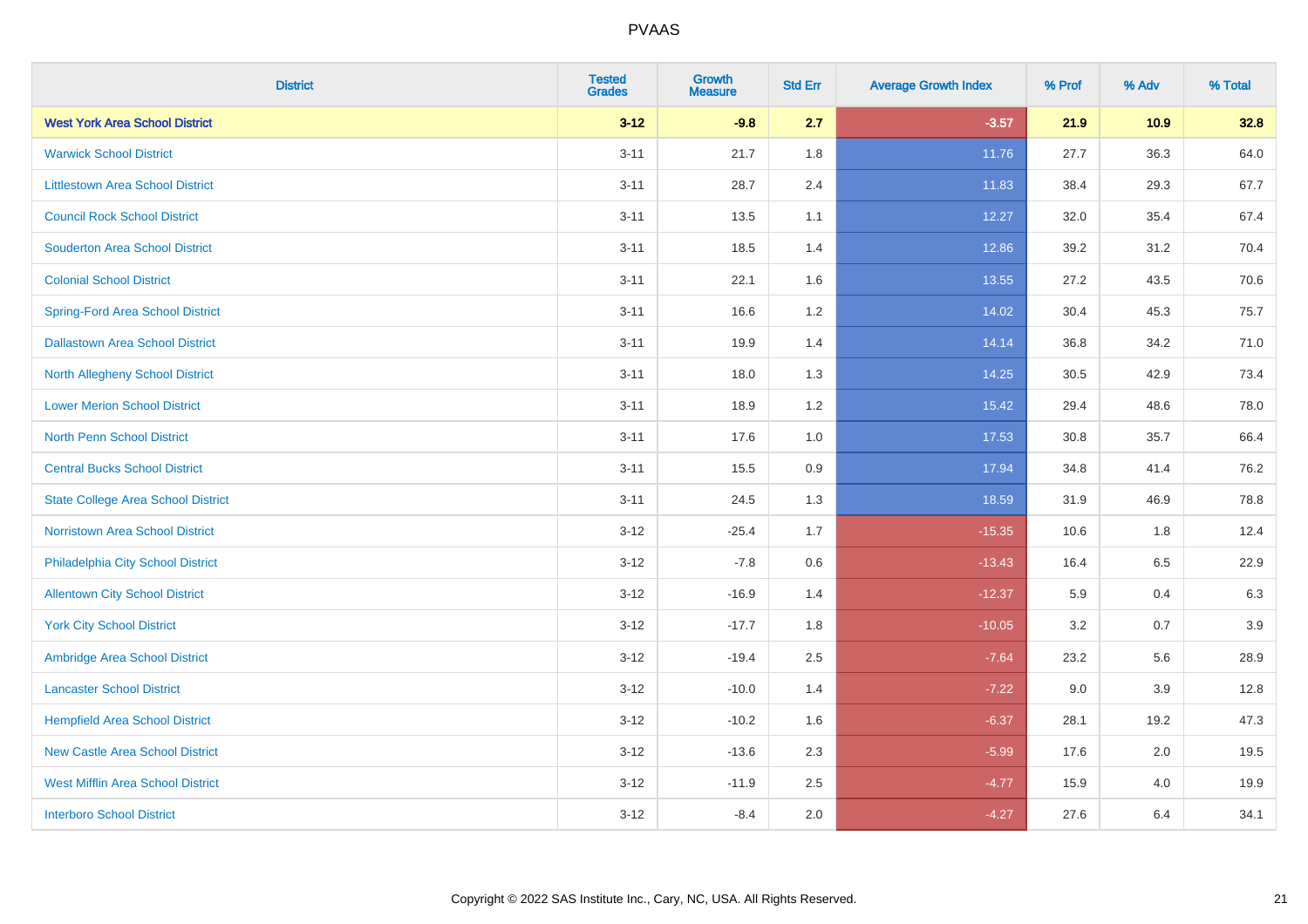| <b>District</b>                                        | <b>Tested</b><br><b>Grades</b> | <b>Growth</b><br><b>Measure</b> | <b>Std Err</b> | <b>Average Growth Index</b> | % Prof | % Adv   | % Total |
|--------------------------------------------------------|--------------------------------|---------------------------------|----------------|-----------------------------|--------|---------|---------|
| <b>West York Area School District</b>                  | $3 - 12$                       | $-9.8$                          | 2.7            | $-3.57$                     | 21.9   | 10.9    | 32.8    |
| <b>Panther Valley School District</b>                  | $3 - 12$                       | $-13.3$                         | 3.2            | $-4.10$                     | 31.5   | 4.1     | 35.6    |
| <b>Scranton School District</b>                        | $3 - 12$                       | $-10.1$                         | 2.5            | $-4.04$                     | 20.0   | 7.7     | 27.7    |
| <b>Tussey Mountain School District</b>                 | $3 - 12$                       | $-13.0$                         | 3.3            | $-3.93$                     | 11.1   | 3.2     | 14.3    |
| <b>Grove City Area School District</b>                 | $3 - 12$                       | $-8.8$                          | 2.3            | $-3.89$                     | 25.6   | 16.4    | 42.0    |
| <b>Old Forge School District</b>                       | $3 - 12$                       | $-11.3$                         | 3.1            | $-3.62$                     | 28.6   | 13.2    | 41.8    |
| <b>West York Area School District</b>                  | $3 - 12$                       | $-9.8$                          | 2.7            | $-3.57$                     | 21.9   | 10.9    | 32.8    |
| <b>Montoursville Area School District</b>              | $3 - 12$                       | $-8.4$                          | 2.6            | $-3.17$                     | 38.8   | 18.2    | 57.0    |
| <b>Erie City School District</b>                       | $3 - 12$                       | $-4.5$                          | 1.4            | $-3.09$                     | 13.4   | 6.7     | 20.1    |
| <b>Quakertown Community School District</b>            | $3-12$                         | $-4.3$                          | 1.5            | $-2.79$                     | 33.8   | 20.1    | 53.8    |
| <b>Clarion-Limestone Area School District</b>          | $3-12$                         | $-10.0$                         | 3.6            | $-2.76$                     | 28.3   | 20.0    | 48.3    |
| Selinsgrove Area School District                       | $3 - 12$                       | $-5.7$                          | 2.1            | $-2.74$                     | 25.4   | 13.9    | 39.2    |
| <b>Turkeyfoot Valley Area School District</b>          | $3 - 12$                       | $-15.4$                         | 5.8            | $-2.66$                     | 3.8    | $3.8\,$ | 7.6     |
| <b>Union City Area School District</b>                 | $3 - 12$                       | $-8.7$                          | 3.3            | $-2.59$                     | 29.7   | 10.9    | 40.6    |
| <b>Greater Nanticoke Area School District</b>          | $3 - 12$                       | $-6.8$                          | 2.6            | $-2.58$                     | 15.2   | 8.9     | 24.1    |
| Catasauqua Area School District                        | $3 - 12$                       | $-7.3$                          | 2.8            | $-2.58$                     | 27.1   | 11.2    | 38.3    |
| Pocono Mountain School District                        | $3 - 12$                       | $-4.3$                          | 1.8            | $-2.43$                     | 35.5   | 17.1    | 52.6    |
| <b>Pottsville Area School District</b>                 | $3 - 12$                       | $-4.9$                          | 2.1            | $-2.36$                     | 21.8   | 7.9     | 29.6    |
| <b>Bristol Borough School District</b>                 | $3-12$                         | $-5.9$                          | 2.9            | $-2.00$                     | 27.8   | 3.3     | 31.1    |
| <b>Lincoln Leadership Academy Charter School</b>       | $3 - 12$                       | $-7.4$                          | 3.7            | $-1.99$                     | 6.4    | 2.1     | 8.5     |
| <b>Chester Charter Scholars Academy Charter School</b> | $3 - 12$                       | $-6.2$                          | 3.3            | $-1.88$                     | 2.2    | 0.0     | 2.2     |
| <b>Twin Valley School District</b>                     | $3 - 12$                       | $-3.2$                          | 1.9            | $-1.68$                     | 38.8   | 19.8    | 58.6    |
| <b>Woodland Hills School District</b>                  | $3-12$                         | $-4.2$                          | 2.5            | $-1.66$                     | 10.1   | 1.4     | 11.5    |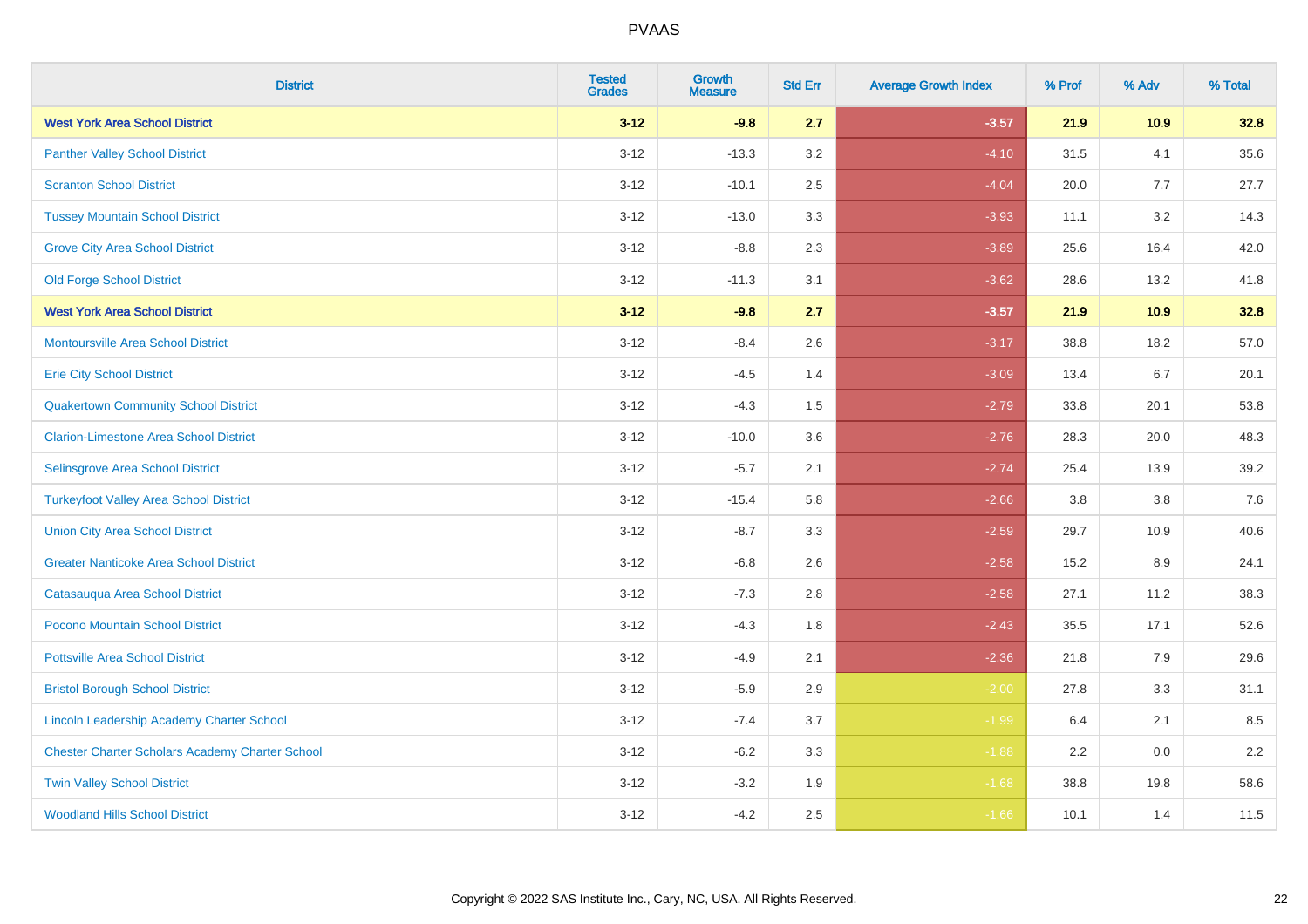| <b>District</b>                                 | <b>Tested</b><br><b>Grades</b> | Growth<br><b>Measure</b> | <b>Std Err</b> | <b>Average Growth Index</b> | % Prof | % Adv | % Total |
|-------------------------------------------------|--------------------------------|--------------------------|----------------|-----------------------------|--------|-------|---------|
| <b>West York Area School District</b>           | $3 - 12$                       | $-9.8$                   | 2.7            | $-3.57$                     | 21.9   | 10.9  | 32.8    |
| <b>Conemaugh Valley School District</b>         | $3 - 12$                       | $-6.3$                   | 4.1            | $-1.54$                     | 23.7   | 5.1   | 28.8    |
| <b>Keystone Education Center Charter School</b> | $3 - 12$                       | $-6.5$                   | 5.1            | $-1.28$                     | 0.0    | 0.0   | $0.0\,$ |
| <b>Millville Area School District</b>           | $3 - 12$                       | $-5.6$                   | 4.4            | $-1.26$                     | 31.4   | 11.4  | 42.9    |
| <b>Cameron County School District</b>           | $3 - 12$                       | $-5.0$                   | 4.4            | $-1.12$                     | 34.9   | 4.8   | 39.7    |
| <b>Wyomissing Area School District</b>          | $3 - 12$                       | $-2.4$                   | 2.6            | $-0.92$                     | 25.6   | 28.1  | 53.7    |
| <b>Conneaut School District</b>                 | $3-12$                         | $-2.3$                   | 2.6            | $-0.91$                     | 27.4   | 9.7   | 37.1    |
| <b>Bradford Area School District</b>            | $3-12$                         | $-1.8$                   | 2.3            | $-0.79$                     | 31.2   | 16.7  | 47.9    |
| <b>Roberto Clemente Charter School</b>          | $3 - 12$                       | $-3.3$                   | 4.1            | $-0.79$                     | 22.7   | 4.6   | 27.3    |
| <b>Bangor Area School District</b>              | $3 - 12$                       | $-1.2$                   | 2.0            | $-0.60$                     | 25.8   | 12.7  | 38.5    |
| <b>Penns Manor Area School District</b>         | $3-12$                         | $-1.9$                   | 3.5            | $-0.55$                     | 24.2   | 3.8   | 28.0    |
| <b>Forest City Regional School District</b>     | $3 - 12$                       | $-1.2$                   | 3.6            | $-0.33$                     | 26.5   | 8.2   | 34.7    |
| <b>Columbia Borough School District</b>         | $3 - 12$                       | $-1.1$                   | 3.6            | $-0.31$                     | 17.2   | 1.7   | 19.0    |
| <b>Cranberry Area School District</b>           | $3 - 12$                       | $-0.9$                   | 3.1            | $-0.29$                     | 25.5   | 9.7   | 35.2    |
| Altoona Area School District                    | $3 - 12$                       | 0.1                      | 1.5            | 0.07                        | 29.0   | 13.8  | 42.8    |
| <b>Central Columbia School District</b>         | $3-12$                         | 0.3                      | 2.3            | 0.12                        | 25.4   | 37.6  | 63.0    |
| <b>Tulpehocken Area School District</b>         | $3 - 12$                       | 1.0                      | 4.9            | 0.20                        | 11.5   | 23.1  | 34.6    |
| <b>Ridley School District</b>                   | $3-12$                         | 0.3                      | 1.6            | 0.21                        | 32.0   | 10.7  | 42.6    |
| <b>Wilson School District</b>                   | $3 - 12$                       | 0.5                      | 1.5            | 0.32                        | 30.4   | 25.5  | 55.9    |
| <b>Avella Area School District</b>              | $3 - 12$                       | 1.6                      | 4.7            | 0.34                        | 34.8   | 7.2   | 42.0    |
| <b>Annville-Cleona School District</b>          | $3 - 12$                       | 1.1                      | 2.4            | 0.45                        | 34.8   | 13.6  | 48.5    |
| Daniel Boone Area School District               | $3-12$                         | 0.9                      | 1.9            | 0.46                        | 28.9   | 22.0  | 51.0    |
| <b>Union School District</b>                    | $3 - 12$                       | 2.5                      | 3.7            | 0.69                        | 17.9   | 10.4  | 28.4    |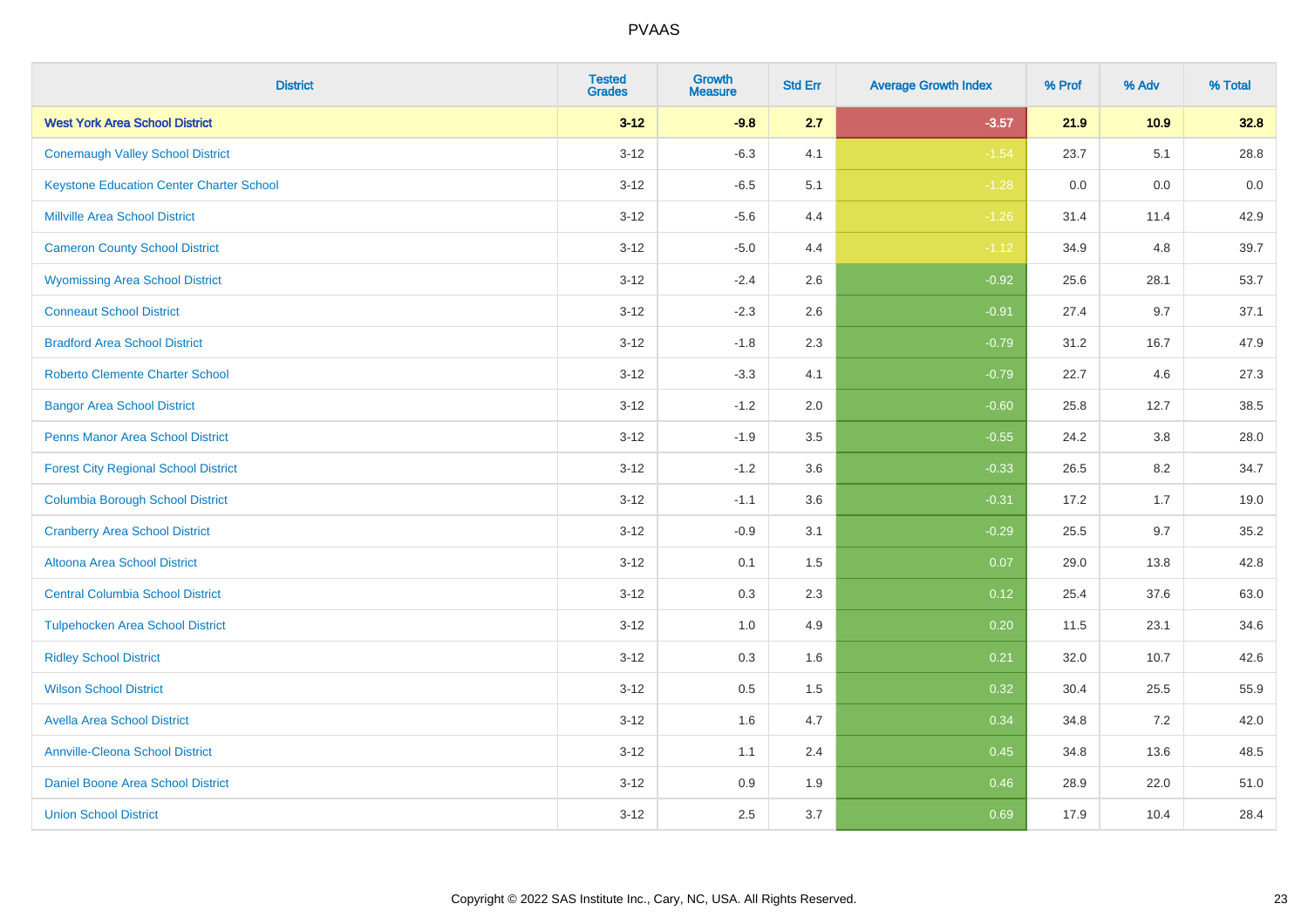| <b>District</b>                                 | <b>Tested</b><br><b>Grades</b> | <b>Growth</b><br><b>Measure</b> | <b>Std Err</b> | <b>Average Growth Index</b> | % Prof | % Adv   | % Total |
|-------------------------------------------------|--------------------------------|---------------------------------|----------------|-----------------------------|--------|---------|---------|
| <b>West York Area School District</b>           | $3 - 12$                       | $-9.8$                          | 2.7            | $-3.57$                     | 21.9   | 10.9    | 32.8    |
| North Clarion County School District            | $3 - 12$                       | 3.4                             | 4.1            | 0.83                        | 45.0   | 18.8    | 63.8    |
| <b>Pottstown School District</b>                | $3 - 12$                       | 2.0                             | 2.2            | 0.88                        | 19.4   | $6.2\,$ | 25.6    |
| <b>Eastern Lancaster County School District</b> | $3 - 12$                       | 2.9                             | 3.2            | 0.91                        | 35.2   | 36.4    | 71.6    |
| <b>Brownsville Area School District</b>         | $3 - 12$                       | 3.9                             | 3.8            | 1.04                        | 22.0   | 8.5     | 30.5    |
| People For People Charter School                | $3 - 12$                       | 6.4                             | 5.6            | 1.15                        | 2.4    | 0.0     | 2.4     |
| <b>Newport School District</b>                  | $3 - 12$                       | $3.8\,$                         | 3.3            | 1.17                        | 38.8   | 10.4    | 49.2    |
| <b>Upper Dublin School District</b>             | $3 - 12$                       | 2.1                             | 1.8            | 1.19                        | 34.7   | 30.0    | 64.7    |
| <b>Purchase Line School District</b>            | $3 - 12$                       | 4.3                             | 3.3            | 1.30                        | 32.3   | 9.0     | 41.4    |
| <b>Chestnut Ridge School District</b>           | $3-12$                         | 4.0                             | 2.9            | 1.38                        | 33.2   | 11.0    | 44.2    |
| <b>Conemaugh Township Area School District</b>  | $3 - 12$                       | 4.8                             | 3.5            | 1.39                        | 30.9   | 27.8    | 58.8    |
| Susquehanna Township School District            | $3 - 12$                       | 3.9                             | 2.7            | 1.45                        | 19.0   | 13.1    | 32.0    |
| <b>Northern Potter School District</b>          | $3 - 12$                       | 6.8                             | 4.6            | 1.48                        | 30.6   | 11.1    | 41.7    |
| <b>South Western School District</b>            | $3 - 12$                       | 2.5                             | 1.7            | 1.48                        | 36.2   | 19.7    | 55.9    |
| <b>Smethport Area School District</b>           | $3 - 12$                       | 5.8                             | 3.8            | 1.52                        | 24.6   | 20.0    | 44.6    |
| <b>Waynesboro Area School District</b>          | $3 - 12$                       | 3.0                             | 1.8            | 1.67                        | 26.0   | 23.5    | 49.5    |
| <b>West Shore School District</b>               | $3 - 12$                       | 2.2                             | 1.3            | 1.68                        | 31.8   | 15.2    | 47.1    |
| <b>Wyalusing Area School District</b>           | $3 - 12$                       | 5.7                             | 3.2            | 1.78                        | 38.6   | 12.9    | 51.4    |
| <b>Oswayo Valley School District</b>            | $3 - 12$                       | 9.9                             | 5.1            | 1.93                        | 26.5   | 44.1    | 70.6    |
| Pennsylvania Distance Learning Charter School   | $3 - 12$                       | 6.8                             | 3.4            | 1.99                        | 19.8   | $6.2\,$ | 25.9    |
| <b>Mckeesport Area School District</b>          | $3-12$                         | 4.6                             | 2.2            | 2.14                        | 21.1   | 4.4     | 25.5    |
| Northern Lehigh School District                 | $3 - 12$                       | 6.1                             | 2.5            | 2.42                        | 21.4   | 18.0    | 39.3    |
| Northern Tioga School District                  | $3 - 12$                       | 6.8                             | 2.6            | 2.64                        | 25.0   | 16.9    | 41.9    |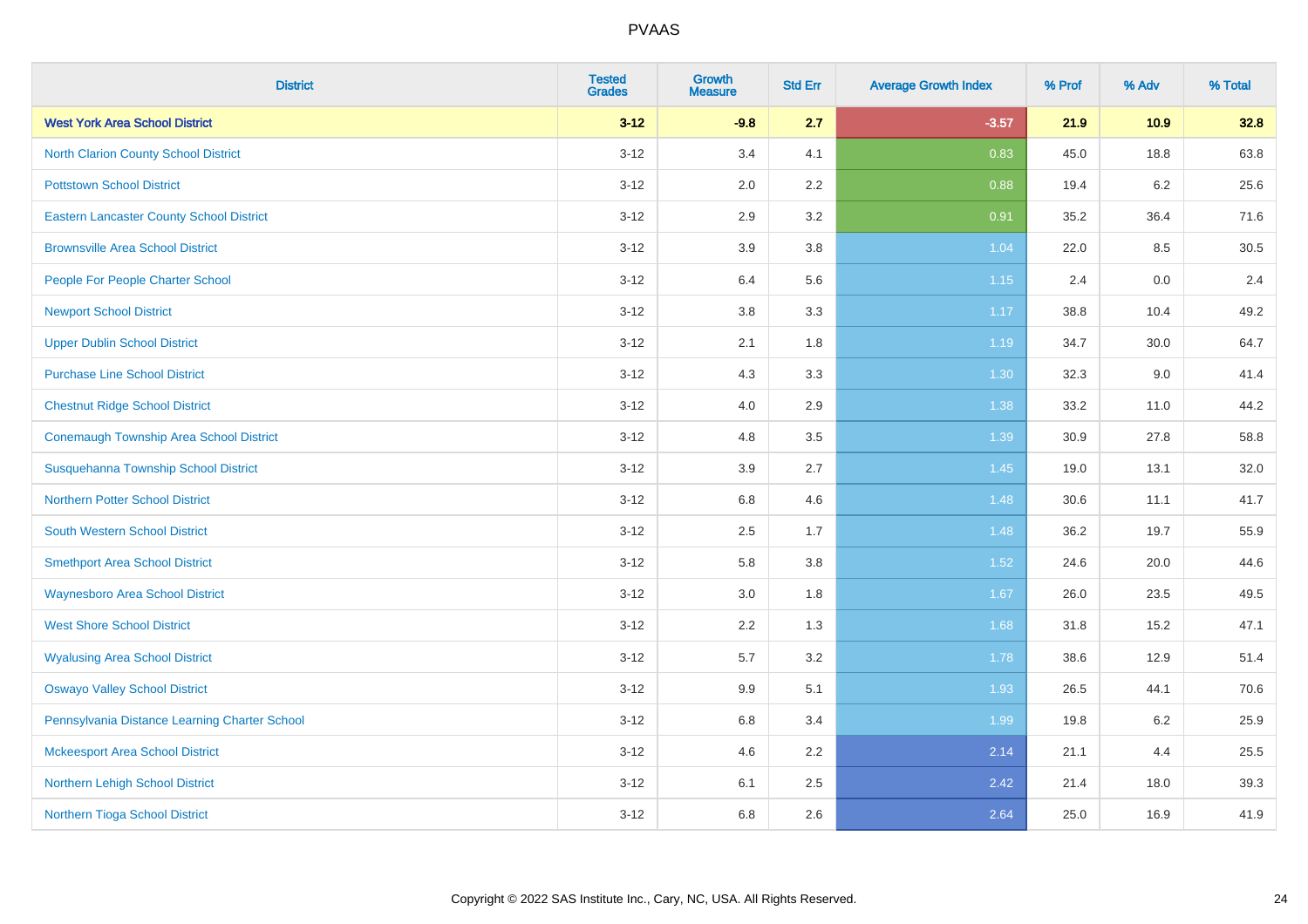| <b>District</b>                           | <b>Tested</b><br><b>Grades</b> | <b>Growth</b><br><b>Measure</b> | <b>Std Err</b> | <b>Average Growth Index</b> | % Prof | % Adv | % Total |
|-------------------------------------------|--------------------------------|---------------------------------|----------------|-----------------------------|--------|-------|---------|
| <b>West York Area School District</b>     | $3 - 12$                       | $-9.8$                          | 2.7            | $-3.57$                     | 21.9   | 10.9  | 32.8    |
| <b>Tamaqua Area School District</b>       | $3 - 12$                       | 6.5                             | 2.4            | 2.72                        | 34.3   | 17.5  | 51.8    |
| <b>Donegal School District</b>            | $3 - 12$                       | 5.9                             | 2.2            | 2.72                        | 34.1   | 23.1  | 57.2    |
| <b>Apollo-Ridge School District</b>       | $3 - 12$                       | 9.5                             | 3.0            | 3.23                        | 34.0   | 9.4   | 43.4    |
| <b>Kutztown Area School District</b>      | $3 - 12$                       | 9.3                             | 2.8            | 3.34                        | 38.5   | 14.6  | 53.2    |
| <b>William Penn School District</b>       | $3 - 12$                       | 7.0                             | 1.9            | 3.61                        | 14.0   | 7.2   | 21.3    |
| Dover Area School District                | $3 - 12$                       | 7.1                             | 1.9            | 3.78                        | 33.0   | 18.7  | 51.7    |
| <b>Juniata County School District</b>     | $3 - 12$                       | 7.7                             | 2.0            | 3.81                        | 22.9   | 18.9  | 41.8    |
| <b>Radnor Township School District</b>    | $3 - 12$                       | 7.5                             | 1.9            | 4.03                        | 33.0   | 38.3  | 71.3    |
| <b>Elizabethtown Area School District</b> | $3 - 12$                       | 7.1                             | 1.7            | 4.19                        | 36.4   | 27.6  | 64.0    |
| <b>West Allegheny School District</b>     | $3 - 12$                       | 8.6                             | 2.0            | 4.34                        | 37.3   | 27.2  | 64.5    |
| <b>Conewago Valley School District</b>    | $3 - 12$                       | 7.6                             | 1.7            | 4.46                        | 41.3   | 19.4  | 60.6    |
| <b>Easton Area School District</b>        | $3 - 12$                       | 6.3                             | 1.3            | 4.91                        | 24.1   | 13.0  | 37.1    |
| Pen Argyl Area School District            | $3 - 12$                       | 12.8                            | 2.5            | 5.10                        | 28.5   | 23.8  | 52.3    |
| Penns Valley Area School District         | $3 - 12$                       | 14.1                            | 2.6            | 5.33                        | 29.6   | 23.3  | 52.9    |
| <b>Hermitage School District</b>          | $3 - 12$                       | 14.0                            | 2.5            | 5.59                        | 34.0   | 27.0  | 61.0    |
| Lampeter-Strasburg School District        | $3 - 12$                       | 11.0                            | 1.9            | 5.69                        | 35.4   | 32.3  | 67.7    |
| <b>Camp Hill School District</b>          | $3 - 12$                       | 20.7                            | 2.9            | 7.00                        | 32.3   | 41.4  | 73.7    |
| <b>Manheim Township School District</b>   | $3 - 12$                       | 10.9                            | 1.5            | 7.51                        | 30.9   | 31.0  | 61.9    |
| <b>Upper Darby School District</b>        | $3 - 12$                       | 11.2                            | 1.4            | 8.28                        | 23.8   | 11.8  | 35.6    |
| <b>Central York School District</b>       | $3 - 12$                       | 12.9                            | 1.5            | 8.64                        | 31.4   | 24.1  | 55.5    |
| <b>Loyalsock Township School District</b> | $3 - 12$                       | 26.7                            | 2.7            | 9.92                        | 36.8   | 35.1  | 71.9    |
| <b>Tyrone Area School District</b>        | $3-12$                         | 29.2                            | 2.3            | 12.86                       | 36.6   | 29.1  | 65.7    |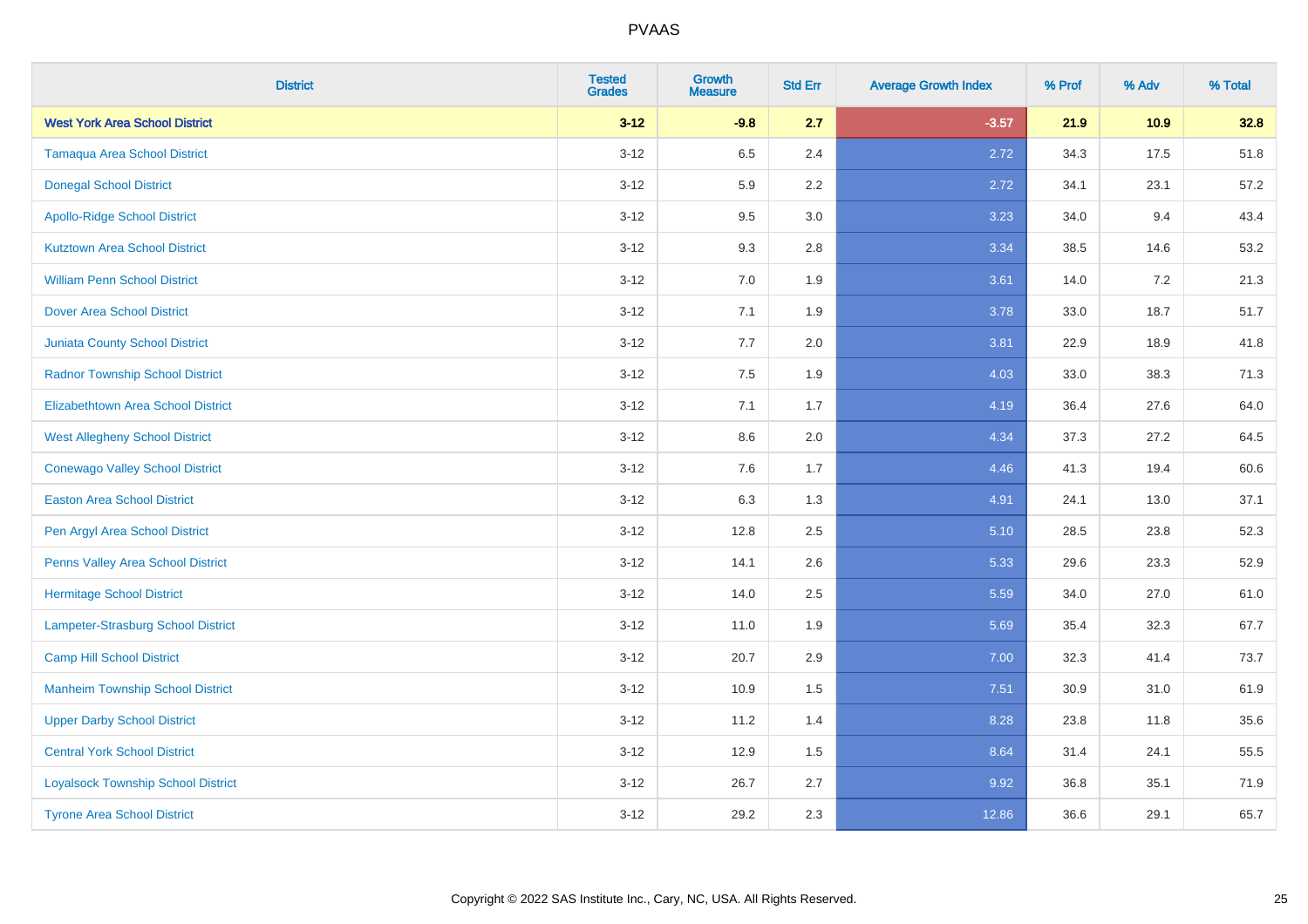| <b>District</b>                                                       | <b>Tested</b><br><b>Grades</b> | <b>Growth</b><br><b>Measure</b> | <b>Std Err</b> | <b>Average Growth Index</b> | % Prof | % Adv | % Total |
|-----------------------------------------------------------------------|--------------------------------|---------------------------------|----------------|-----------------------------|--------|-------|---------|
| <b>West York Area School District</b>                                 | $3 - 12$                       | $-9.8$                          | 2.7            | $-3.57$                     | 21.9   | 10.9  | 32.8    |
| <b>Cumberland Valley School District</b>                              | $3 - 12$                       | 18.6                            | 1.2            | 15.79                       | 31.3   | 39.2  | 70.5    |
| <b>Environmental Charter School At Frick Park</b>                     | $3-9$                          | $-6.2$                          | 3.7            | $-1.67$                     | 25.9   | 3.4   | 29.3    |
| Esperanza Academy Charter School                                      | $4 - 11$                       | 2.1                             | 2.1            | 1.01                        | 14.2   | 3.6   | 17.8    |
| <b>Mastery Charter School - Pickett Campus</b>                        | $6 - 10$                       | 2.7                             | 4.2            | 0.65                        | 20.6   | 0.0   | 20.6    |
| <b>Innovative Arts Academy Charter School</b>                         | $6 - 11$                       | $-7.2$                          | 2.5            | $-2.83$                     | 2.0    | 0.0   | $2.0\,$ |
| La Academia Partnership Charter School                                | $6 - 11$                       | $-15.5$                         | 5.7            | $-2.70$                     | 2.3    | 0.0   | 2.3     |
| Perseus House Charter School Of Excellence                            | $6 - 11$                       | $-6.4$                          | 2.6            | $-2.50$                     | 0.9    | 0.0   | 0.9     |
| Urban Pathways 6-12 Charter School                                    | $6 - 11$                       | $-4.1$                          | 5.7            | $-0.72$                     | 0.0    | 0.0   | $0.0\,$ |
| <b>Evergreen Community Charter School</b>                             | $6 - 11$                       | $-1.1$                          | 4.7            | $-0.23$                     | 34.6   | 26.9  | 61.5    |
| Boys Latin Of Philadelphia Charter School                             | $6 - 12$                       | $-8.0$                          | 2.7            | $-3.02$                     | 1.4    | 0.0   | 1.4     |
| Center For Student Learning Charter School At Pennsbury               | $6 - 12$                       | $-3.3$                          | 6.0            | $-0.55$                     | 23.1   | 0.0   | 23.1    |
| Dr Robert Ketterer Charter School Inc                                 | $6 - 12$                       | 7.1                             | 4.3            | 1.66                        | 7.3    | 1.7   | 9.0     |
| 21st Century Cyber Charter School                                     | $6 - 12$                       | 6.6                             | 2.1            | 3.16                        | 29.0   | 21.8  | 50.8    |
| <b>Mastery Charter School - Gratz Campus</b>                          | $7 - 10$                       | $-9.5$                          | 4.6            | $-2.09$                     | 0.0    | 3.4   | 3.4     |
| Mastery Charter School - Shoemaker Campus                             | $7 - 10$                       | $-2.3$                          | 2.8            | $-0.81$                     | 10.1   | 3.7   | 13.8    |
| <b>Lincoln Park Performing Arts Charter School</b>                    | $7 - 11$                       | $-14.9$                         | 2.7            | $-5.45$                     | 39.3   | 8.9   | 48.2    |
| <b>Achievement House Charter School</b>                               | $7 - 11$                       | $-8.2$                          | 3.6            | $-2.28$                     | 16.7   | 2.8   | 19.4    |
| <b>Mastery Charter High School-Lenfest Campus</b>                     | $7 - 11$                       | $-1.8$                          | 5.8            | $-0.30$                     | 26.3   | 0.0   | 26.3    |
| <b>West Side CTC</b>                                                  | $9 - 10$                       | $-32.0$                         | 3.9            | $-8.16$                     | 5.9    | 0.0   | 5.9     |
| Lehigh Valley Charter High School For The Arts                        | $9 - 10$                       | $-11.8$                         | 2.5            | $-4.76$                     | 28.9   | 5.7   | 34.6    |
| <b>Columbia-Montour AVTS</b>                                          | $9 - 10$                       | $-7.1$                          | 2.8            | $-2.52$                     | 19.5   | 3.2   | 22.7    |
| Preparatory Charter School Of Mathematics, Science, Tech, And Careers | $9 - 10$                       | $-5.1$                          | 2.5            | $-2.03$                     | 6.3    | 1.4   | 7.7     |